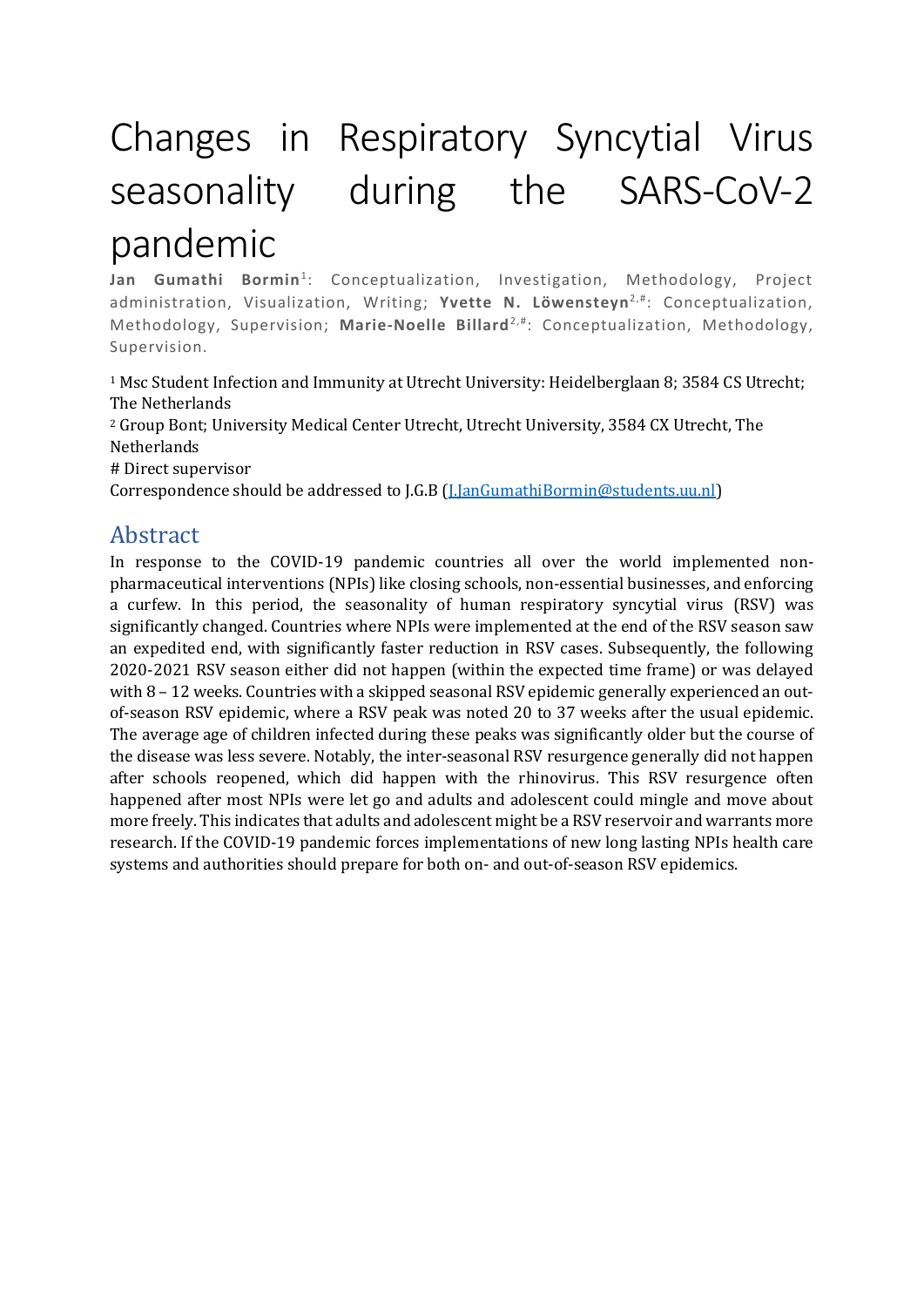# **Introduction**

The human respiratory syncytial virus (RSV) is a single-stranded non-segmented negative-sense enveloped RNA virus. <sup>1</sup> RSV is a globally prevalent virus that mostly affects children under the age of 52–5, immune compromised adults, and elderly. <sup>6</sup> Infants infected by RSV can lose acquired immunity to the virus before the new season starts, making them a target once more.<sup>7-9</sup> As their immune system matures the protection against RSV improves.10,11 It was estimated that in 2015, 22% of all acute lower respiratory infections in children younger than 5 were associated with RSV and developing countries carry the heaviest burden with 99% of all RSV-associated deaths. 12

Respiratory syncytial virus has a consistent seasonality, starting in the southern hemisphere and moves to the north. 13,14 In temperate climates RSV season lasts 5-6 months and peak viral activity is mostly seen in the winter months. <sup>13</sup> In the tropical climate around the equator there is a significant temporal difference in onset of RSV epidemic. Where on the northern hemisphere of the tropics RSV epidemics start in July, while on the southern part the onset is in January.<sup>14</sup> For countries near the equator and tropical regions with humid or rainy season the RSV season can last up to 10 months. 13

In the end of 2019 the world was introduced to a novel virus, SARS-CoV-2. <sup>15</sup> This new virus quickly spread from Wuhan, China to the rest of the world<sup>16,17</sup> and on March 11 the WHO characterized COVID-19 as a pandemic.<sup>18</sup> Initially, there were no vaccines available to combat the virus so the world retaliated with large scale nonpharmaceutical interventions including hand hygiene, face masks, improved ventilation, restriction in traveling, and social distancing measurements. 19,20

However, non-pharmaceutical interventions (NPIs) do not specifically target one virus but influence the transmission of all kinds of pathogens. The goal of this study is to describe the seasonality of the human respiratory syncytial virus during the SARS-CoV-2 pandemic.

# Methods

#### Search Strategy and Screening Criteria

This study is a literature review for which a systemic search was performed on 29th of November 2021 using the following databases: PubMed, Scopus, and Web of Science. The search terms used are detailed in sup. table 1.

All articles that reported on RSV seasonality during the COVID-19 pandemic in 2020- 2021 were included. RSV seasonality was defined as the course of RSV throughout a year or portion of the year where the RSV virus is especially active. Articles were excluded if: they described or compared the seasonality of RSV using only data preceding the SARS-CoV-2 outbreak; if they did not specify RSV but compiled the data of multiple respiratory pathogens or health outcomes; if the report did not examine the seasonality if the virus but, e.g., looked at the numbers on a certain time point.

# Results

#### Search results

The systematic literature search identified 839 unique articles and after exclusion based on article type, species, language, subject, and availability, 114 were successfully retrieved. Subsequent screening of full text resulted in the exclusion of 29 articles due to not specifying RSV, describing a time period outside of the COVID-19 pandemic, not describing RSV seasonality. 84 articles were included in this review with 15 studies originating from North America, 2 from South America, 10 from Oceania, 23 from Asia, 26 from Europe, 1 from Africa, 2 from the Middle East (including Turkey), and 5 without a specific location. See sup. Fig. 1 and sup. table 2 for the flow diagram and search results.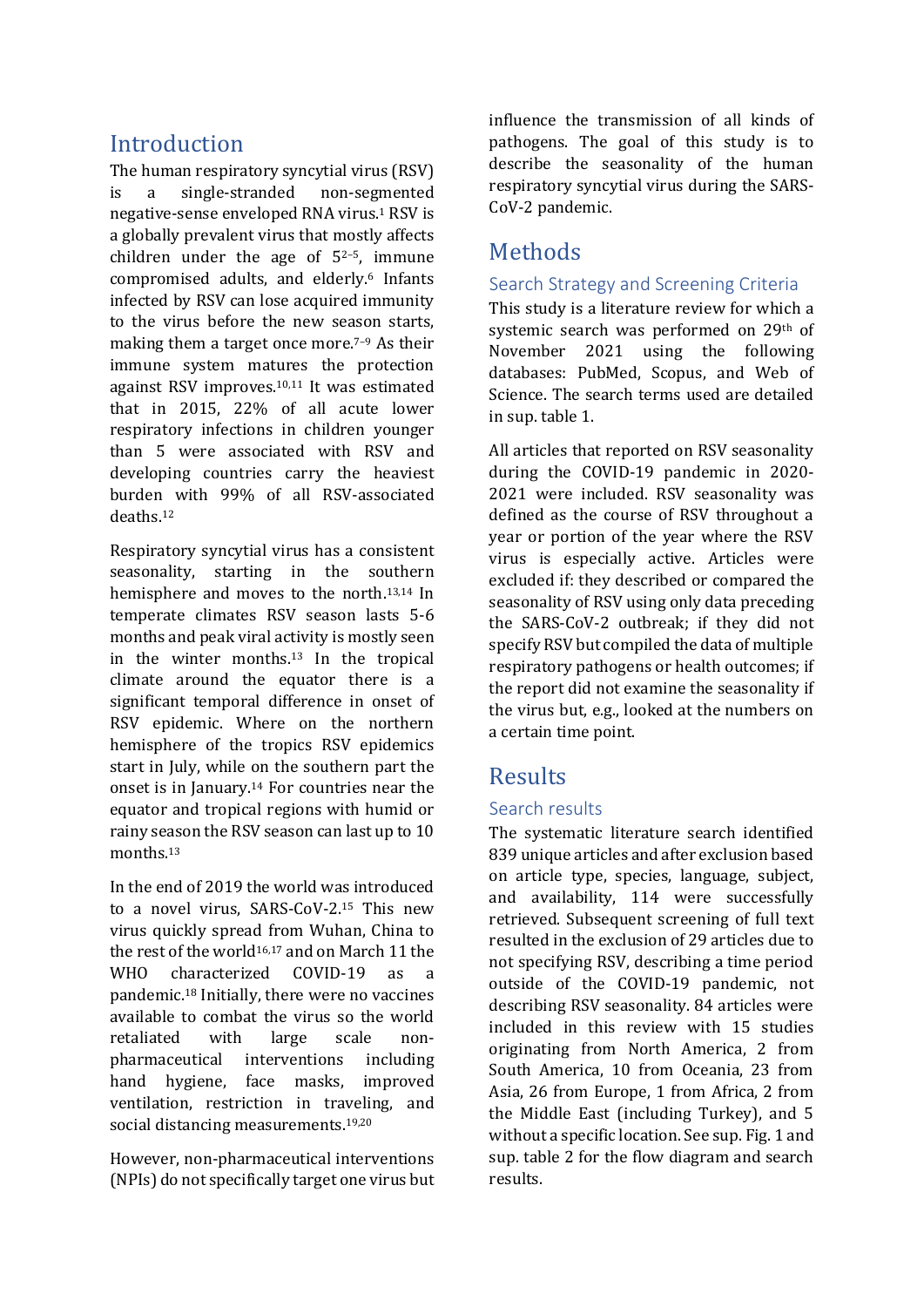#### The 2020 RSV seasonal peak was first absent in the southern hemisphere

In Brazil, researchers looked at the presence of RSV in two general hospitals from mid-May to September. A month earlier schools and daycare centers were closed to halt the spread of COVID-19. The RSV season in Brazil normally last from February to July, with a peak in April.<sup>13</sup> But out of the 1435 tested subjects (1137 adults and 298 children), the researchers found zero cases of RSV.<sup>21</sup> In Bolivia, Chile, Colombia, and Uruguay something similar happened, where hospitals noted a 92% reduction in RSVrelated paediatric intensive care unit (PICU) admissions in 2020, when compared to 2018 and 2019. 22

Researchers in South Africa, on comparable longitude with South America, did report a RSV peak within the expected time period but it was significantly reduced in both numbers and time span, when compared with the mean cases of 2013 – 2019. <sup>23</sup> The median (2013-2019) starting week of RSV seasonality in South Africa is week 2 but in 2020 it started in week 9 and ended in week 15, while the closure of non-essential business, schools and nation-wide stay-athome orders were implemented in week 12. 23

Academics in Australia noted that in the first 13 weeks of 2020, RSV cases followed a comparable trend as previous years. But on onwards from week 14, when the COVID-19 restrictions were implemented, a sharp decrease in RSV cases was noted and no seasonal RSV peak occurred. 24–31 Neighbouring New Zealand showed comparable data, where pre-lockdown (1 January – 24 March) an average reduction of 22.7%, compared to the 5 previous years, was noticed. 32,33 During lockdown the RSV numbers decreased significantly and fast and even when measurement were reduced to their minimum, RSV did not return. 33

#### No 2020-2021 RSV season in Asia, except in China

In South-Korea, NPIs were implemented early February 2020, the seasonal RSV epidemic was already over but researchers documented an accelerated decrease in RSV numbers.<sup>34</sup> A 81 to 100% reduction in RSV cases were accounted during subsequent RSV season, which would normally start in November. 34,35 In Japan, the yearly RSV epidemic normally starts end of summer/early autumn. Japanese authorities requested closures of schools early March 2020 and declared a state of emergency first week of April, which was lifted end of May 2020, a week later schools reopened. Researchers saw that RSV numbers dropped early March and there were no outbreaks across 2020 and an overall decrease of  $\sim$ 85% in RSV cases throughout the year<sup>36-45</sup>, scholars in Tokyo even reported an 97.9% decrease in RSV activity during the NPIs.<sup>36</sup>

Authorities in Thailand implemented NPIs end of March and researchers measured close to zero RSV-positive samples in the 2020 RSV nominal seasonal timeframe, but also significantly less testing was done due to children being homebound. 46

In China, NPIs were also enforced at the end of the RSV season (in January, 2020) and data from hospitals showed an accelerated end of the RSV season. <sup>47</sup>–<sup>50</sup> Major NPIs like work and school suspension were ended in August 2020 after which different RSV epidemic patterns were noticed. Some hospitals published data showing the subsequent RSV season starting on time with an expected, regular, progression. <sup>51</sup>–<sup>53</sup> Another hospital reported significantly lower percentage of RSV, but within the seasonal months.<sup>54</sup> Yet other hospitals recorded a higher percentage of RSV positive patients.55,56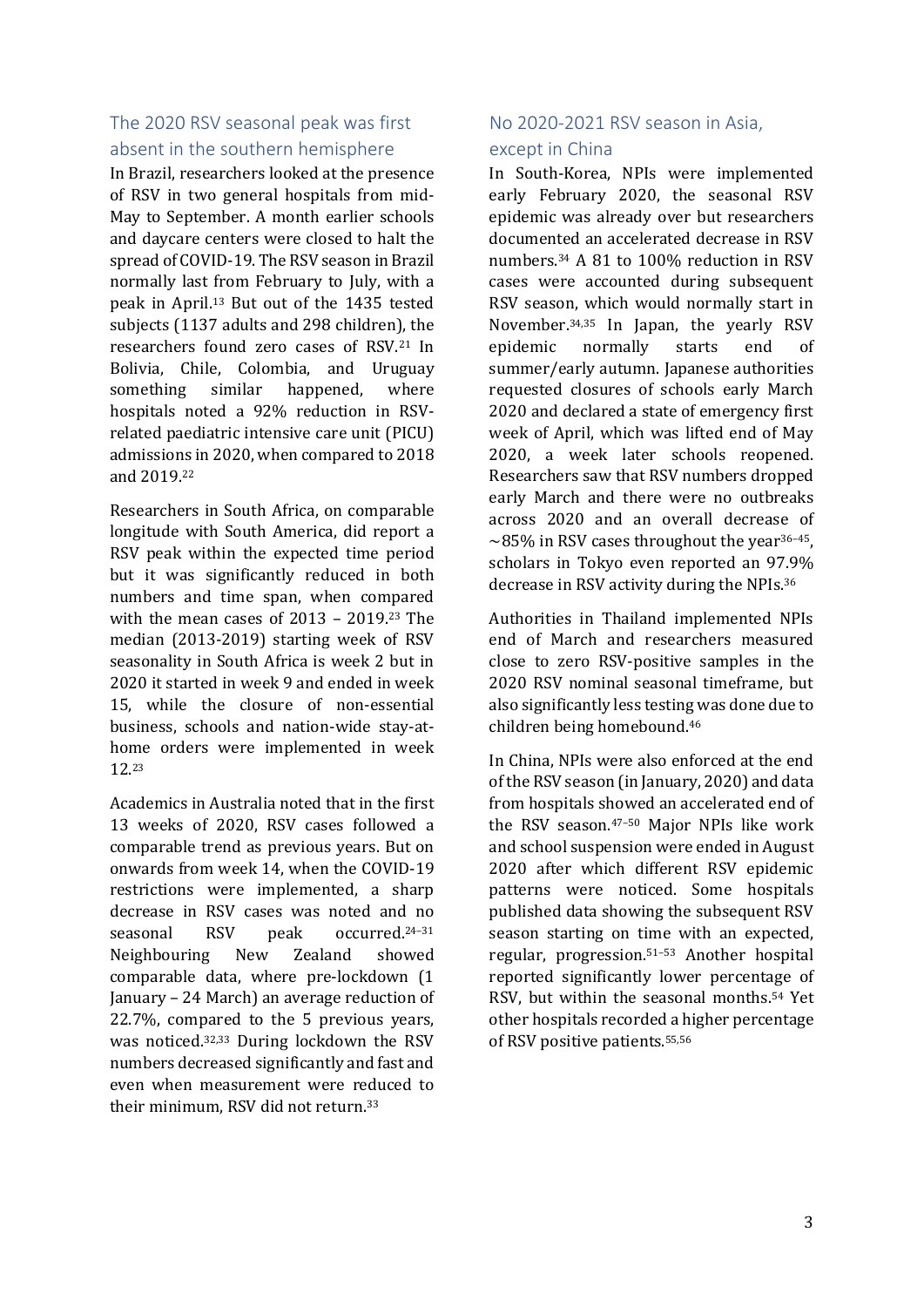#### RSV was almost non-existent during the 2020-2021 season in Turkey and Israel

Around the Middle-East the lack of seasonal RSV was also noticed, where researcher in both Turkey<sup>57</sup> and Israel<sup>58</sup> reported significantly lower RSV numbers. The hospital in Israel recorded zero RSV cases throughout the 2020-2021 RSV season.<sup>58</sup>

#### North America noted an expedited end of 2019-2020 season and no seasonal peak in 2020-2021

In the United States the national emergency, to which many states responded with NPIs, was declared on the end of the RSV season (mid-March) but still resulted in a decrease of RSV levels, compared with the previous seasons. <sup>59</sup>–<sup>67</sup> In states where RSV persisted throughout the year, like Florida, RSV prevalence was reduced to near zero. <sup>67</sup> In the state of Alaska, after the NPIs were implemented, the acute respiratory infections related hospitalization dropped to zero, 8 weeks earlier than customarily. <sup>68</sup> The northern neighbour Canada showed a similar trajectory, where NPIs introduced in week 11 of 2020 expedited the end of RSV season. <sup>69</sup>–<sup>72</sup> And just as it was seen in the US, there was no subsequent epidemic and 2020 stayed virtually RSV-free for Canada.<sup>69-71</sup>

#### Available data shows that Europe did not experienced a seasonal RSV epidemic in 2020-2021

In Europe similar patterns were observed. Researchers in Spain noted a significant decrease in seasonal RSV related acute bronchiolitis hospitalization<sup>73,74</sup>, and in Belgium there were only 20 RSV cases registered halfway through the seasonal peak, a >99% reduction. <sup>75</sup> Scholars in the United Kingdom76,77 and Austria<sup>78</sup> also reported an reduction in RSV incidence in patients and cases, respectively. Switzerland started to implement NPIs in March 2020, the end of their RSV season and subsequently experienced no start of the new RSV season in October 202179, hospitals in Germany80,81 noticed similar patterns. Finland also introduced NPIs at the end of 2019-2020 RSV season expediting the end $82-84$  and experienced no start of 2020-2021 season. 82 In Italy the introduction of NPIs was also followed by an expedited end of RSV season 2019-202085,86 and no onset of 2020-2021 RSV season. 87–91

#### Throughout the world RSV resurged inter-seasonally

In France something different was observed. The first lockdown was implemented at the very end of the 2019-2020 RSV season (end March), further reducing the already low RSV cases.92,93 A second lockdown was issued in November 2020 when normally a RSV season would be well underway – but barely any RSV was measured.92–<sup>95</sup> This second lockdown was followed with school holidays and in February RSV numbers started to increase, where in previous seasons RSV numbers would be decreasing. These rising numbers resulted in an RSV epidemic, starting in March 2021, 4 months delayed.92,93,96 The second national lockdown in France lasted from week 45 to 50 (2020) but they kept nurseries and schools open, so when the delayed RSV epidemic started schools were already open for months.<sup>92-94</sup> Researchers couldn't correlate the new RSV epidemic with any major changes in NPI strategy.<sup>92</sup>

Iceland reported an 8 week delay in RSV seasonality, weeks after their last holiday.<sup>97</sup> In Switzerland RSV numbers grew significantly in April 2021, where it would normally start in November. Just like in France and Iceland, the schools and day-care centres in Switzerland were not closed in the autumn and winter of 2020.<sup>79</sup>

In the United States, New York<sup>64</sup> and Houston<sup>62</sup> both experienced 6 month delayed RSV peak. In Houston, no seasonal RSV was detected even when schools opened in September, but when all NPIs were eliminated in March, RSV rose interseasonally.62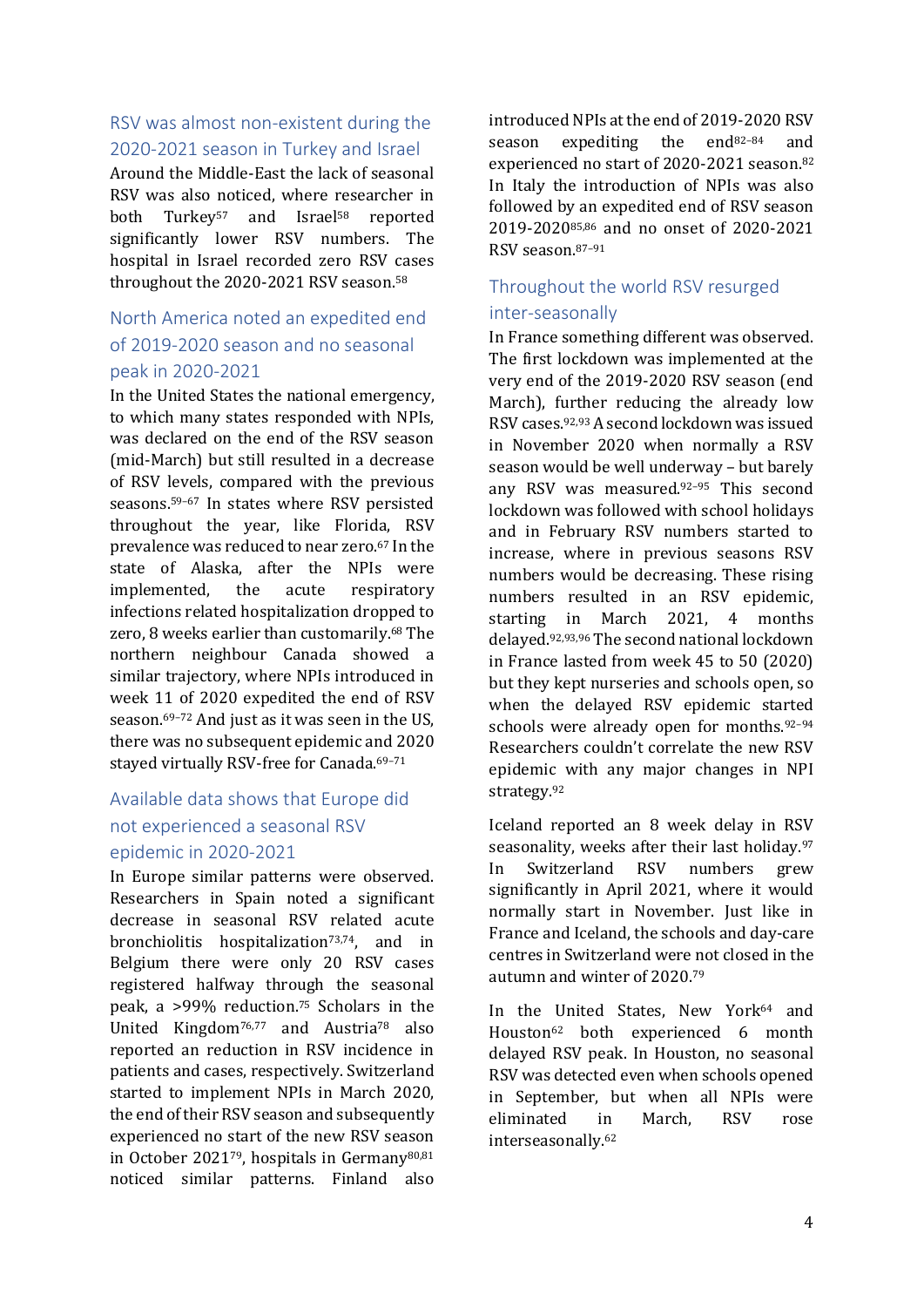**Table 1**. **Changes in RSV seasonality per country.** Countries are grouped and colored per geographical location: South America, Southern Africa, Oceania, Asia, Middles East, North America, and Europe.

| <b>Countries</b>                            | <b>Nominal RSV season</b><br>start-peak-end                             | Part of season<br>evaluated                                    | <b>Onset NPIs</b>                                                                              | <b>Relative reduction</b><br>in cases                                                              | <b>Seasonal Peak?</b>                                                                   |
|---------------------------------------------|-------------------------------------------------------------------------|----------------------------------------------------------------|------------------------------------------------------------------------------------------------|----------------------------------------------------------------------------------------------------|-----------------------------------------------------------------------------------------|
| <b>Brazil</b>                               | February - April - July <sup>13</sup>                                   | Mid-May to<br>September,<br>202021                             | Mid-March, 2020 <sup>21</sup>                                                                  | 100%21                                                                                             | No 2020 seasonal<br>RSV epidemic*                                                       |
| Bolivia, Chile,<br>Colombia, and<br>Uruguay | March/April - July -<br>August/September <sup>13,22</sup>               | January to<br>August, 2020 <sup>22</sup>                       | N/A                                                                                            | 92%22                                                                                              | No 2020 seasonal<br>RSV epidemic*                                                       |
| South Africa                                | February - March -<br>May <sup>13,23</sup>                              | January - Mid<br>October, 2020 <sup>23</sup>                   | Mid-March <sup>23</sup>                                                                        | $\sim$ 33% <sup>23</sup>                                                                           | Significantly<br>reduced                                                                |
| Australia                                   | May - July - August <sup>13</sup>                                       | 2020-2021                                                      | April - May <sup>26,28,29</sup><br>East Australia also in<br>July & August <sup>27,29,31</sup> | 89%27-94%25-<br>98%26                                                                              | No seasonal 2020<br>RSV epidemic                                                        |
| New Zealand                                 | May - July/August -<br>September <sup>13</sup>                          | Ianuary - 27<br>September <sup>32,33</sup>                     | 25 March - 27<br>September                                                                     | 81.2-98%33                                                                                         | No 2020 seasonal<br>RSV epidemic*                                                       |
| South Korea                                 | August/October - Mid-<br>October/November -<br>December <sup>13</sup>   | 2020-2021 34,35                                                | February/March                                                                                 | $81 - 100\%$ <sup>34,35</sup>                                                                      | No seasonal 2020-<br>2021 RSV epidemic                                                  |
| Japan                                       | August/September-<br>October/November-<br>December <sup>13</sup>        | 2020-2021                                                      | March, 2020                                                                                    | 85%45-90%43-<br>93.5%41                                                                            | No seasonal 2020-<br>2021 RSV epidemic                                                  |
| Thailand                                    | April/May - September -<br>November <sup>13</sup>                       | 2020-202146                                                    | <b>End of March</b>                                                                            | N/A                                                                                                | No seasonal 2020-<br>2021 RSV epidemic                                                  |
| China                                       | November-<br>December/February-<br>April <sup>13</sup>                  | 2020-2021                                                      | January/February<br>2020                                                                       | Not significantly<br>different <sup>51</sup>                                                       | 2019-2020 season<br>ended early.<br>Regional<br>differences in<br>2020-2021 season      |
| Turkey                                      | October - January - April                                               | March 2020 -<br>Feb 2021                                       | Mid-March                                                                                      | 88%57                                                                                              | No seasonal 2020-<br>2021 RSV epidemic                                                  |
| Israel                                      | November-<br>December/January -<br>February <sup>13</sup>               | 2020-2021                                                      | Early March                                                                                    | 100%58                                                                                             | No seasonal 2020-<br>2021 RSV epidemic                                                  |
| <b>United States</b>                        | November - January -<br>March <sup>13</sup>                             | 2020                                                           | Mid-March                                                                                      | 64% (at start of NPI<br>period, 2019-2020<br>season) $65, -90\%$<br>2020-2021 season <sup>66</sup> | 2019-2020 season<br>ended early,<br>No seasonal RSV<br>epidemic in 2020-<br>2021 season |
| Canada                                      | November-<br>January/February -<br>March <sup>13</sup>                  | 2020-2021<br>season                                            | Mid-March                                                                                      | $~298\%$ <sup>71</sup>                                                                             | 2019-2020 season<br>ended early,<br>no seasonal RSV<br>epidemic in 2020-<br>2021        |
| Spain                                       | November - December -<br>February <sup>13</sup>                         | November-<br>February                                          | March                                                                                          | 86%73                                                                                              | No seasonal 2020-<br>2021 RSV epidemic                                                  |
| Belgium                                     | September/October-<br>December - February <sup>13</sup>                 | September-<br>January                                          | Mid-March                                                                                      | $>99\%$ <sup>75</sup>                                                                              | No seasonal 2020-<br>2021 RSV<br>epidemic*                                              |
| UK                                          | October - December -<br>February <sup>13</sup>                          | Until February<br>2021                                         | Mid-March                                                                                      | N/A                                                                                                | 2019-2020 season<br>ended early                                                         |
| Switzerland                                 | October - January - April <sup>79</sup>                                 | Until July 2021                                                | Mid-March                                                                                      | $>95\%^{79}$                                                                                       | No seasonal 2020-<br>2021 RSV epidemic                                                  |
| Germany                                     | November/December-<br>December/January-<br>February/March <sup>13</sup> | Until March <sup>81</sup><br>and April <sup>80</sup> ,<br>2021 | Mid-March                                                                                      | 100%80,81                                                                                          | No seasonal 2020-<br>2021 RSV epidemic                                                  |
| Austria                                     | January - March - April <sup>78</sup>                                   | Until June<br>202078                                           | Mid-March                                                                                      | 77%78                                                                                              | 2019-2020 season<br>ended early,<br>no seasonal RSV<br>epidemic in 2020*                |
| Finland                                     | December/January-<br>February/March-<br>April/May <sup>13</sup>         | Until February<br>2021                                         | Mid-March                                                                                      | N/A                                                                                                | Ended earlier, no<br>onset of 2020/2021<br>season                                       |
| Italy                                       | October-<br>January/February -<br>April/May <sup>13</sup>               | 2020-2021                                                      | Early March                                                                                    | 98%89, 99%87,<br>100%88                                                                            | No seasonal 2020-<br>2021 RSV epidemic                                                  |
| France                                      | October/November-<br>December-<br>February/March <sup>13</sup>          | 2020-2021                                                      | Early March                                                                                    | N/A                                                                                                | No seasonal 2020-<br>2021 RSV epidemic,<br>12 weeks shift of<br>peak                    |

\* = data or research doesn't completely cover the complete RSV season.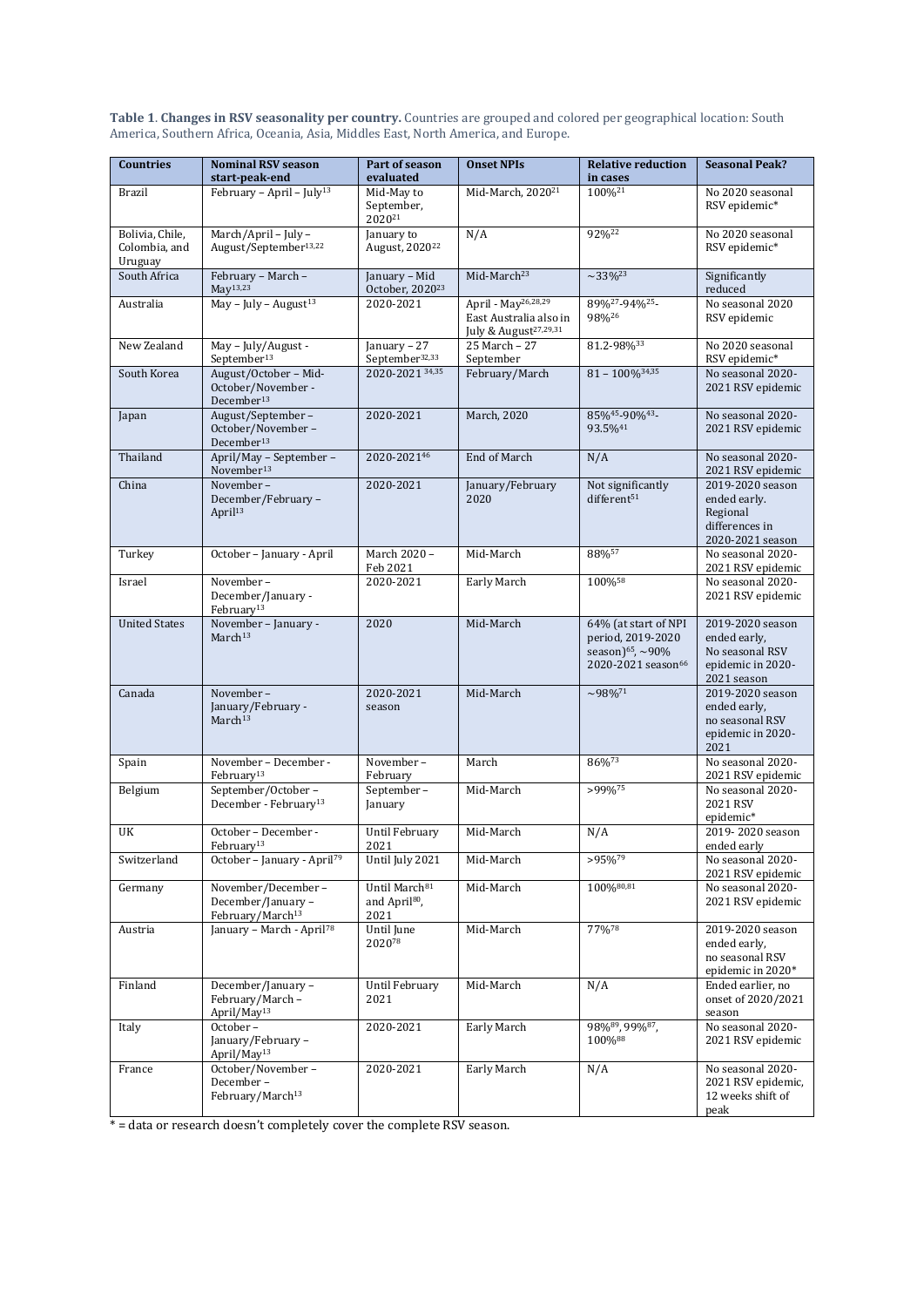In Ashdod, Israel, the start of the RSV epidemic was delayed 30 weeks, starting 15 weeks after schools started to reopen.<sup>58</sup>

Japan saw an exceptionally long delay where the 2021 RSV season started in January, 37 weeks later than usual. 39,44 Due to COVID-19 the Japanese government declared a state of emergency from January 13 to March 21 (2021) and April 25 to June 20 (2021) but RSV number rose, seemingly unbothered. 39 In Thailand RSV resurged  $\sim$ 10 weeks later than accustomed, around 7 weeks after schools reopened.<sup>46</sup>

South Africa experienced two RSV peaks, the first one happened during the expected period, even though the peak was significantly smaller both in width (time) and height (cases). <sup>23</sup> The second peak occurred 20 weeks after the first and interestingly did start to develop when schools started to reopen. 23

Australia experienced a major RSV epidemic in their summer, 6 months later than average. In West Australia schools were operating normally for 20 weeks before RSV numbers rose rapidly. <sup>28</sup> In south east Australia, schools were opened in stages from week 38 and RSV numbers rose sharply after school holidays (week 51-3) when schools fully returned to onsite learning.<sup>29</sup>

#### The out-of-season peak was often bigger

The delayed peak in France was smaller than previous peaks92,93, except for Paris where more patients were admitted for RSV related acute lower respiratory infection.<sup>94</sup> The delayed RSV epidemic in Iceland was significantly higher than previous season, with the peak being four-fold higher. 97 Importantly, the amount of testing in Iceland was increased with 21%. 97

The out-of-season peak measured in a hospital in Israel was higher in terms of weekly cases count and total incidence.<sup>58</sup>

In South Africa the second peak was developing similarly as an average seasonal peaks did, showing comparable percentage of RSV patients.<sup>23</sup> In the Australia, the sudden December peak contained almost double the amount of RSV positive patients, when compared to the seasonal peak in July of the past 8 years. 28–30

#### The patient in the delayed peaks were often older children

France reported a higher median age for children infected with RSV but also reported less adults being positive for the virus. <sup>92</sup>–<sup>94</sup> A higher median age was also seen in Iceland, where the median age in the delayed peak was 16 months while in the previous five RSV season the median age was 5.7 months, the researchers also reported three times as much RSV positive 1-2 year-olds. 97

Researchers from New York noted that the median age of RSV related hospital admission increased from 6 months to 17 months.<sup>64</sup>

In contrast to other reports, researchers in Israel saw no difference in age.<sup>58</sup>

In South West Australia the median age of positive RSV cases increased with 1.8 month<sup>29</sup> but the median age in West Australia doubled. 28,30

#### Course of the RSV was often significantly less severe

Patients in the delayed RSV peak in France were less sick when compared to earlier peaks, with shorter hospital stays, less ICU admissions, and less severe treatment like oxygen or antibiotic treatment.92,94 Even though the out-of-season peak in Iceland was four times higher than previous season, RSVrelated hospital admissions were approximately half the number of earlier seasons.<sup>97</sup>

A similar pattern was observed in a New York hospital, where length of hospital stay decreased from 4 days to 3 days and ICU admission were significantly reduced from 81% to 45% of the patients.64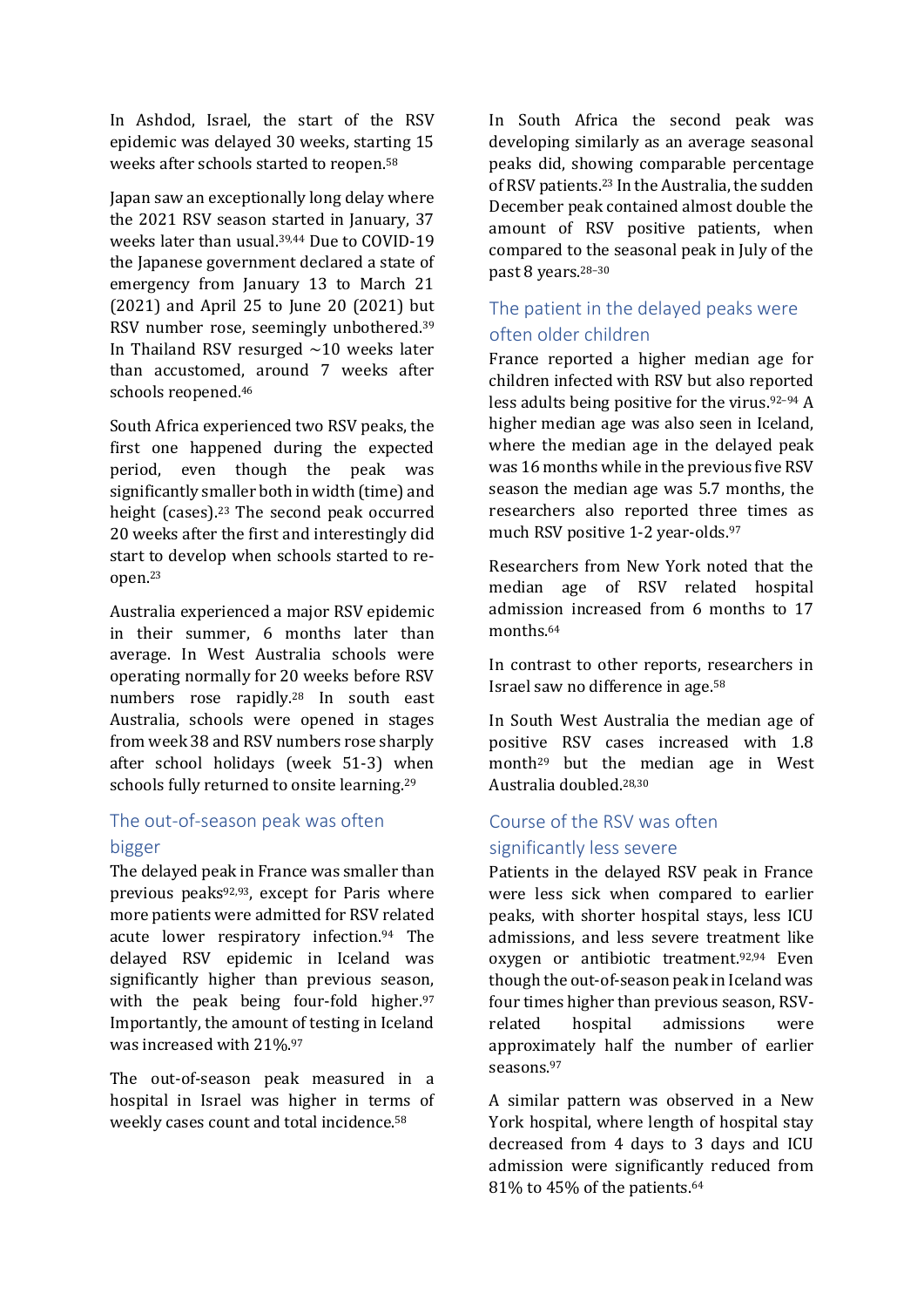| Country                 | <b>Delay</b>                             | Peak                                                                                                                       | Age distribution                                                      |
|-------------------------|------------------------------------------|----------------------------------------------------------------------------------------------------------------------------|-----------------------------------------------------------------------|
| France                  | $16$ weeks <sup>92-94</sup>              | Less patients and less severe patients <sup>92-94</sup>                                                                    | Less adults, more relative older<br>children (2-5 year old) $92-94$   |
| Iceland                 | $\sim$ 8 weeks <sup>97</sup>             | Four-fold higher peak but less hospital admissions <sup>97</sup>                                                           | Median increased from 5.7 to 16<br>months <sup>97</sup>               |
| Switzerland             | $\sim$ 20 weeks <sup>79</sup>            | Incomplete data on peak height, no data on severity                                                                        | No comparison with previous<br>epidemics                              |
| United<br><b>States</b> | 20-25 weeks <sup>62,64</sup>             | Shorter hospital stay and significant less ICU admissions                                                                  | Median increase from 6 month to 1764                                  |
| Israel                  | $\sim$ 30 weeks <sup>58</sup>            | More severe, more ICU admissions.<br>Incomplete data <sup>58</sup>                                                         | N/A                                                                   |
| Japan                   | $\sim$ 37 weeks <sup>39,44</sup>         | Incomplete data on peak height, no data on severity                                                                        | N/A                                                                   |
| Thailand                | $\sim$ 10 weeks <sup>46</sup>            | N/A                                                                                                                        | N/A                                                                   |
| South Africa            | 20 weeks (second<br>$peak$ <sup>23</sup> | Incomplete data on peak height, no data on severity                                                                        | N/A                                                                   |
| Australia               | $25$ weeks <sup>28-30</sup>              | Almost double when compared to average seasonal<br>peak <sup>28-30</sup> , no difference in illness severity <sup>30</sup> | Median age increased with $1.8^{29}$ - 8.3<br>months <sup>28,30</sup> |

**Table 2. Inter-seasonal resurgence of RSV per country.** Countries are grouped and colored per geographical location: Europe, North America, Middle East, Asia, Southern Africa, and Oceania.

In Ashdod, Israel, the percentage of RSV related ICU admission rose from 21 to 30% but length of stay did not change.<sup>58</sup> When the data from the Ashdod hospital were published, the delayed RSV epidemic was still underway so data are not complete.

Researchers in Western Australia noted that severity of illness and requirement of ICU was not significantly different during the inter-seasonal peak but length of stay was significantly shorter.<sup>30</sup>

#### **Discussion**

The aim of this study is to describe the seasonality of the human respiratory syncytial virus during the SARS-CoV-2 pandemic. Our systematic literature search retrieved data from 25 countries worldwide.

A global pattern was that major NPIs resulted in expedited end of RSV season, often the subsequent expected RSV epidemic would pass over with little to no cases. If a major lockdown was implemented in a period between two RSV seasons, the second would also pass over. What often happened next was an out-of-season RSV epidemic, the timing could vary vastly ranging from 8 to 30 weeks. Interestingly, this inter-seasonal RSV epidemic often did not occur when schools reopened but did occurred when general public life returned to pre-COVID standards, as was seen in, among others, the US, Israel, Switzerland, France, and Australia. 28,29,58,62,79,92 This indicates that adults and adolescents might be a RSV reservoir<sup>26</sup> and calls for a re-evaluation of the cause of RSV epidemics.

In France and Iceland there were schools holidays during the inter-seasonal RSV resurgence and a drop in RSV numbers were noted.92,97 A similar effect was observed before the COVID-19 pandemic, when, in February 2019, schools and workplaces were closed in Washington State, US, due to extreme winter weather. This closing occurred during the RSV epidemic and a significant drop in RSV cases was measured.<sup>98</sup> Thus, although opening of schools might not trigger the start of a RSV epidemic, school-restricting NPIs do seem to help reduce an ongoing RSV epidemic.

But these patterns are not always consistent. In Japan strict NPIs were enforced from January 13 to March 21 (2021) and from April 25 to June 20 (2021), schools being exempt<sup>39</sup>. Those measurements, and the time in between, seem to had little effect on the growing number of RSV infections.39,44 So as researchers noted earlies, it is very difficult to correlate inter-seasonal RSV peaks with any major changes in NPI strategies.<sup>92</sup>

Researchers that described the delayed RSV epidemic often noted that the average age of the patient was considerably higher than during pre-COVID RSV epidemics, but the course of the disease was significantly less severe, with less patients requiring ICU admission or major treatments. 28–30,64,92–94,97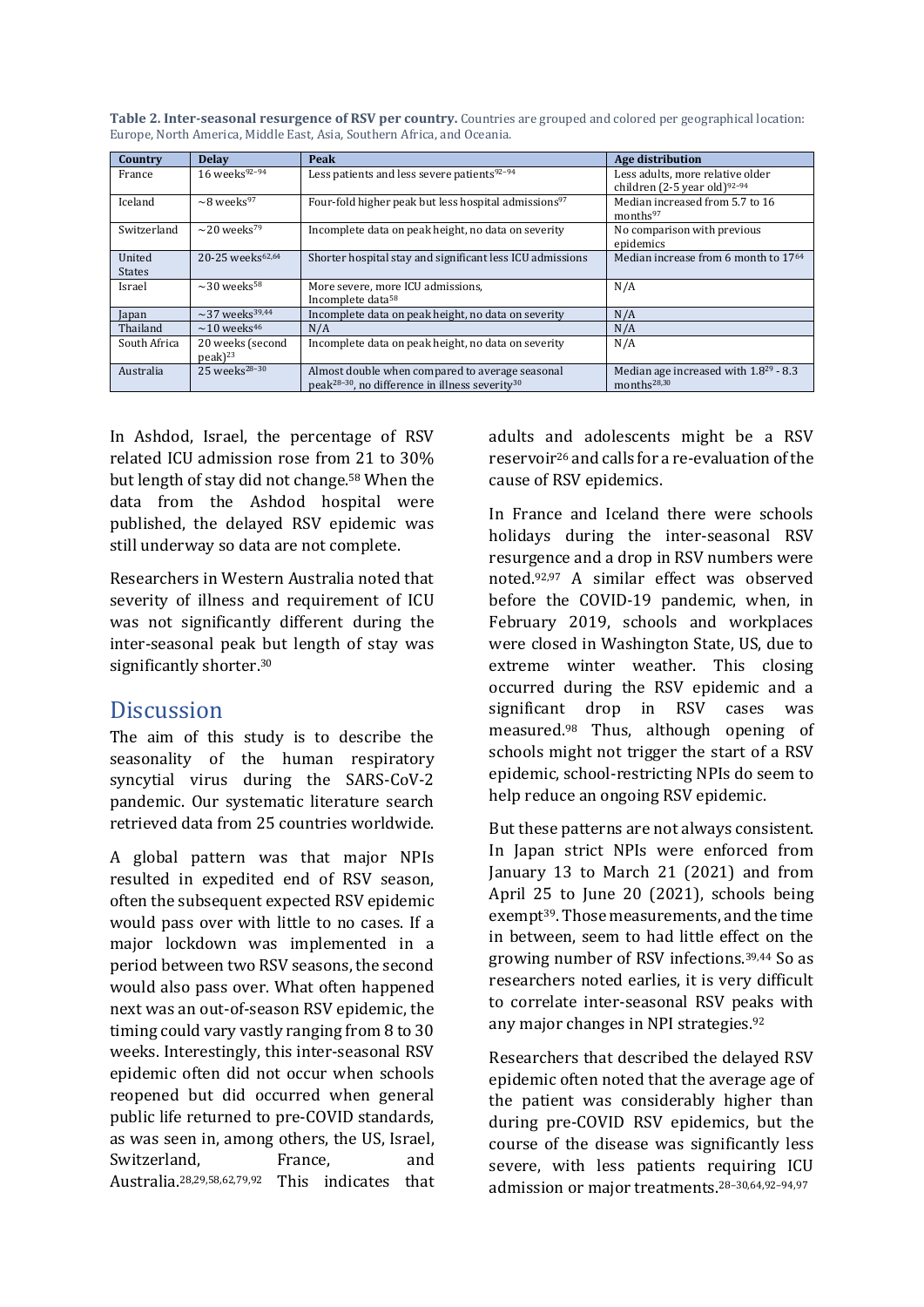Interestingly, not all respiratory viruses got significantly disrupted after NPI implementations. Especially the rhino- and enteroviruses continued their yearly cycle with initially decreased numbers but those quickly returned to their normal numbers, as was seen in the US. 61,66 In Australia24,31, South Korea<sup>34</sup>, China<sup>54,55</sup>, Japan<sup>38</sup>, Thailand<sup>46</sup>, Austria<sup>78</sup>, and Turkey<sup>57</sup> rhinovirus numbers were significantly higher than average, after the initial dip. Interestingly, the resurgence of rhinovirus in these countries was immediately preceded by schools opening. Researchers linked these discrepancies to the fact that rhinoviruses can be transmitted by aerosol, direct contact, indirect contact through objects, and the reduced effect of surgical masks on rhinovirus detection in droplets or aerosols. 31,61,66 The lack of competition or interference from other viruses and increased testing for mild symptoms were also mentioned as cause of increase rhinovirus detection. 24,31

This study has several limitations. Some of the included studies used data sets that did not include the complete 2020-2021 RSV season but lacked either the start or the end. 33,75,78 Also, some of the data from the inter-seasonal RSV epidemics were incomplete, where only the rise of this RSV epidemic was discussed23,39,44,79. Some of the data sets originated from a few hospitals or laboratories, which may not be representative of an ongoing epidemic, or lack thereof, in a whole country.21,57,58 Furthermore, this study focusses on the onset of NPIs during the 2019-2020 COVID-

19 pandemic, while there may be other factor that also influence the seasonality of respiratory viruses. For example, researchers suggested that a lack of RSV reexposure resulted in a decreased or waning immunity in children previously infected30,31,64,97 and a new population of immunologically naïve children.26,96,97

Several researchers warned for interseasonal resurgence after the initial absence of seasonal RSV epidemics.99–<sup>101</sup> Researchers from the US built and ran simulations that showed that longer NPIs resulted in a larger RSV outbreak, after which the seasonality eventually returned to pre-NPI status. <sup>67</sup> A mathematical model was also made in Japan and gave a similar prediction. <sup>36</sup> Health care systems and authorities should be aware of the effect of NPIs on other viruses. If long lasting NPIs are required these administrations should prepare for out-ofseason outbreaks but also on-season outbreaks as these could be of greater magnitude. 102,103 A good example is the Swiss national clinical-led reporting system that was able to demonstrate regional and national RSV dynamics. 79

## Gratitude and recognition

For their support, guidance, and supervision I would like to thank Yvette N. Löwensteyn and Marie-Noelle Billard.

Conflict of interest None declared.

# References

- 1. Borchers AT, Chang C, Gershwin ME, Gershwin LJ. Respiratory syncytial virus—a comprehensive review. *Clin Rev Allergy Immunol*. 2013;45(3):331-379.
- 2. Taylor S, Lopez P, Weckx L, et al. Respiratory viruses and influenza-like illness: epidemiology and outcomes in children aged 6 months to 10 years in a multi-country population sample. *J Infect*. 2017;74(1):29-41.
- 3. Stockman JA. The Burden of Respiratory Syncytial Virus Infection in Young Children. *Yearb Pediatr*. 2010;2010:221-223. doi:10.1016/s0084-3954(09)79356-x
- 4. Rha B, Curns AT, Lively JY, et al. Respiratory syncytial virus–associated hospitalizations among young children: 2015–2016. *Pediatrics*. 2020;146(1). doi:10.1542/peds.2019-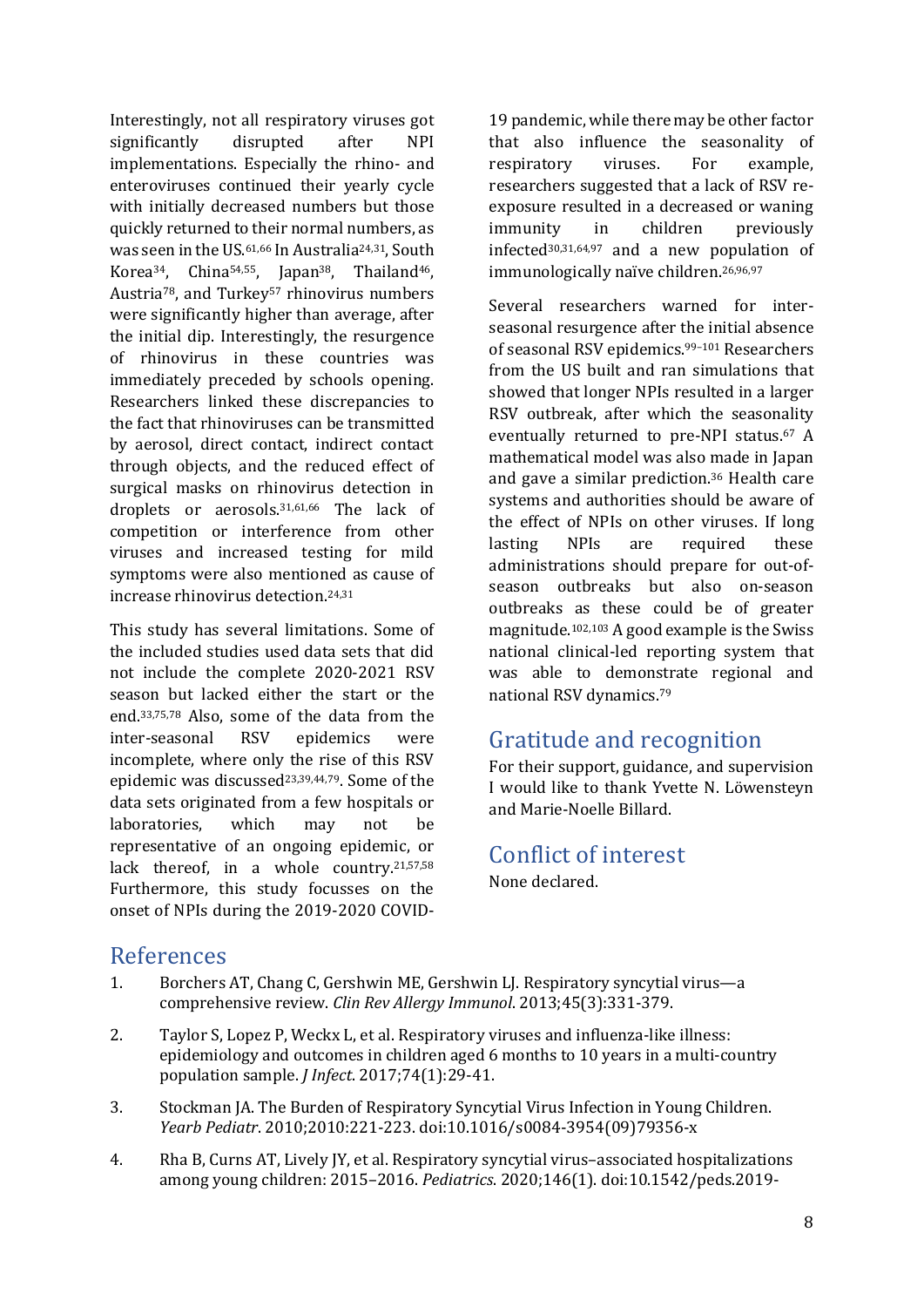3611

- 5. Chakr VCBG. Which should we fear more in preschoolers and infants: SARS-CoV-2 or respiratory syncytial virus? *Postgrad Med J*. Published online 2021.
- 6. Murata Y. Respiratory syncytial virus infection in adults. *Curr Opin Pulm Med*. 2008;14(3):235-240. doi:10.1097/MCP.0b013e3282f79651
- 7. Bont L, Versteegh J, Swelsen WTN, et al. Natural reinfection with respiratory syncytial virus does not boost virus-specific T-cell immunity. *Pediatr Res*. 2002;52(3):363-367.
- 8. Singleton R, Etchart N, Hou S, Hyland L. Inability to evoke a long-lasting protective immune response to respiratory syncytial virus infection in mice correlates with ineffective nasal antibody responses. *J Virol*. 2003;77(21):11303-11311.
- 9. Scott PD, Ochola R, Ngama M, et al. Molecular analysis of respiratory syncytial virus reinfections in infants from coastal Kenya. *J Infect Dis*. 2006;193(1):59-67.
- 10. Russell CD, Unger SA, Walton M, Schwarze J. The human immune response to respiratory syncytial virus infection. *Clin Microbiol Rev*. 2017;30(2):481-502.
- 11. Openshaw PJM, Chiu C, Culley FJ, Johansson C. Protective and harmful immunity to RSV infection. *Annu Rev Immunol*. 2017;35:501-532.
- 12. Nair H, Nokes DJ, Gessner BD, et al. Global burden of acute lower respiratory infections due to respiratory syncytial virus in young children: a systematic review and metaanalysis. *Lancet*. 2010;375(9725):1545-1555. doi:10.1016/S0140-6736(10)60206-1
- 13. Obando-Pacheco P, Justicia-Grande AJ, Rivero-Calle I, et al. Respiratory syncytial virus seasonality: A global overview. *J Infect Dis*. 2018;217(9):1356-1364. doi:10.1093/infdis/jiy056
- 14. Li Y, Reeves RM, Wang X, et al. Global patterns in monthly activity of influenza virus, respiratory syncytial virus, parainfluenza virus, and metapneumovirus: a systematic analysis. *Lancet Glob Heal*. 2019;7(8):e1031-e1045.
- 15. Chan J-W, Yuan S, Kok K-H, et al. A Familial Cluster of Pneumonia Associated With The 2019 Novel Coronavirus in Wuhan, China. *Lacet*. 2020;395:14-23.
- 16. world health organization. WHO COVID-19 Dashboard. *2020*. Published online 2020:1-1. https://who.sprinklr.com/
- 17. E. Dong, H. Du, L. Gardner. An interactive web-based dashboard to track COVID-19 in real time. *Lancet Infect Dis*. Published online 2020. http://www.embase.com/search/results?subaction=viewrecord&from=export&id=L631 041936%0Ahttp://dx.doi.org/10.1016/S1473-3099(20)30120-1
- 18. Organization WH. WHO Director-General's opening remarks at the media briefing on COVID-19-11 March 2020. Published online 2020.
- 19. European Centre for Disease Prevention and Control (ECDC). Guidelines for the implementation of non-pharmaceutical interventions against COVID-19. *Stock ECDC*. Published online 2020.
- 20. Centers for Disease Control and Prevention. Nonpharmaceutical Interventions (NPIs). Published 2020. Accessed November 17, 2021. https://www.cdc.gov/nonpharmaceutical-interventions/index.html
- 21. Varela FH, Scotta MC, Polese-Bonatto M, et al. Absence of detection of RSV and influenza during the COVID-19 pandemic in a Brazilian cohort: Likely role of lower transmission in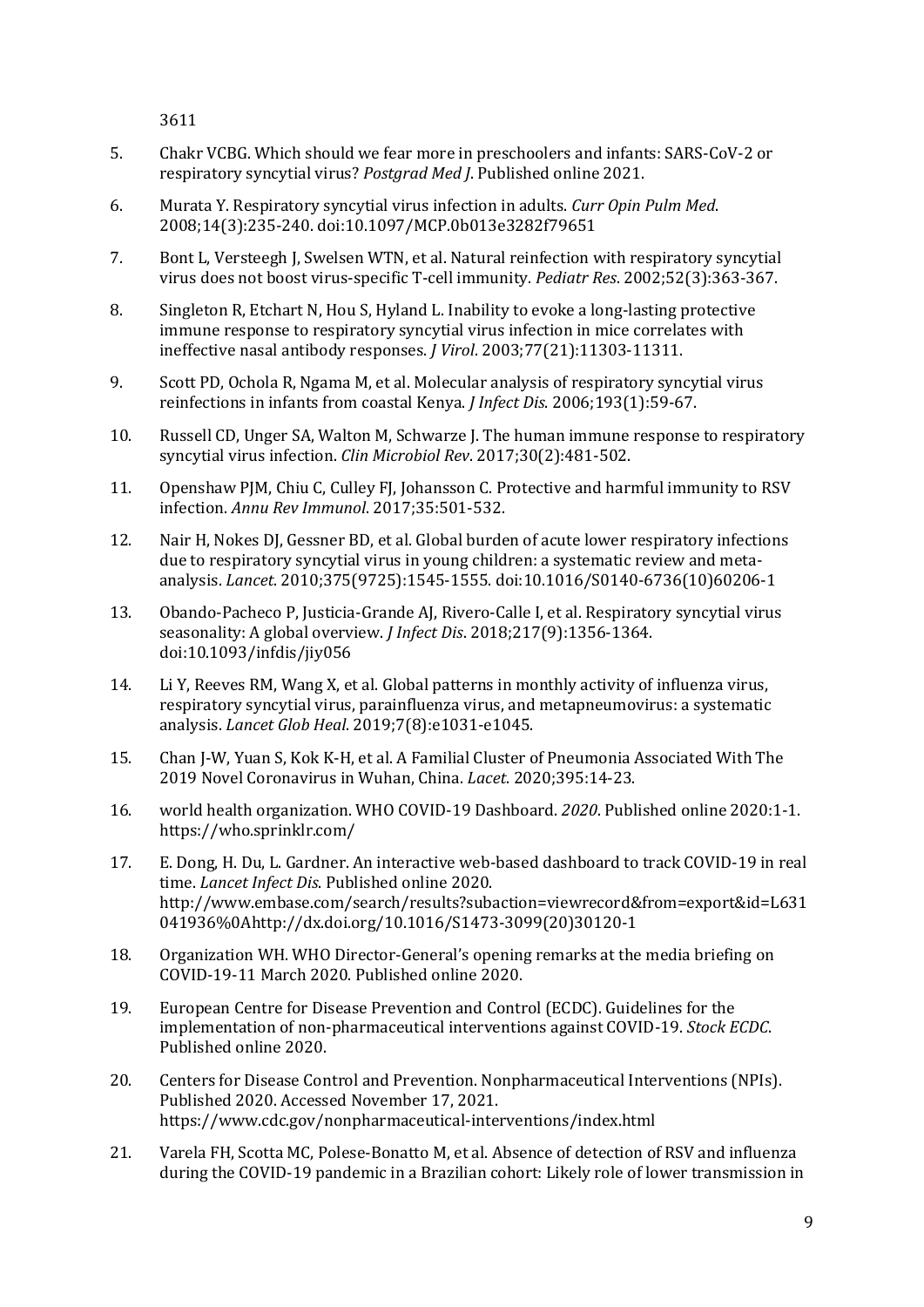the community. *J Glob Health*. 2021;11.

- 22. Vásquez-Hoyos P, Diaz-Rubio F, Monteverde-Fernandez N, et al. Reduced PICU respiratory admissions during COVID-19. *Arch Dis Child*. 2021;106(8):808-811. doi:10.1136/archdischild-2020-320469
- 23. Tempia S, Walaza S, Bhiman JN, et al. Decline of influenza and respiratory syncytial virus detection in facility-based surveillance during the COVID-19 pandemic, South Africa, January to October 2020. *Eurosurveillance*. 2021;26(29):2001600.
- 24. Sullivan SG, Carlson S, Cheng AC, et al. Where has all the influenza gone? The impact of COVID-19 on the circulation of influenza and other respiratory viruses, Australia, March to September 2020. *Eurosurveillance*. 2020;25(47):2001847.
- 25. Britton PN, Hu N, Saravanos G, et al. COVID-19 public health measures and respiratory syncytial virus. *Lancet Child Adolesc Heal*. 2020;4(11):e42-e43.
- 26. Yeoh DK, Foley DA, Minney-Smith CA, et al. Impact of coronavirus disease 2019 public health measures on detections of influenza and respiratory syncytial virus in children during the 2020 Australian winter. *Clin Infect Dis*. 2021;72(12):2199-2202.
- 27. Abo Y, Clifford V, Lee L, et al. COVID‐19 public health measures and respiratory viruses in children in Melbourne. *J Paediatr Child Health*. Published online 2021.
- 28. Foley DA, Yeoh DK, Minney-Smith CA, et al. The interseasonal resurgence of respiratory syncytial virus in Australian children following the reduction of coronavirus disease 2019–related public health measures. *Clin Infect Dis an Off Publ Infect Dis Soc Am*. Published online 2021.
- 29. McNab S, Do LAH, Clifford V, et al. Changing Epidemiology of Respiratory Syncytial Virus in Australia-delayed re-emergence in Victoria compared to WA/NSW after prolonged lock-down for COVID-19. *Clin Infect Dis An Off Publ Infect Dis Soc Am*. Published online 2021.
- 30. Foley DA, Phuong LK, Peplinski J, et al. Examining the interseasonal resurgence of respiratory syncytial virus in Western Australia. *Arch Dis Child*. Published online 2021.
- 31. El-Heneidy A, Ware RS, Robson JM, Cherian SG, Lambert SB, Grimwood K. Respiratory virus detection during the COVID‐19 pandemic in Queensland, Australia. *Aust N Z J Public Health*. Published online 2021.
- 32. Trenholme A, Webb R, Lawrence S, et al. COVID-19 and infant hospitalizations for seasonal respiratory virus infections, New Zealand, 2020. *Emerg Infect Dis*. 2021;27(2):641.
- 33. Huang QS, Wood T, Jelley L, et al. Impact of the COVID-19 nonpharmaceutical interventions on influenza and other respiratory viral infections in New Zealand. *Nat Commun*. 2021;12(1):1-7.
- 34. Park S, Michelow IC, Choe YJ. Shifting patterns of respiratory virus activity following social distancing measures for COVID-19 in South Korea. *J Infect Dis*. Published online 2021.
- 35. Kim J-H, Roh YH, Ahn JG, et al. Respiratory syncytial virus and influenza epidemics disappearance in Korea during the 2020–2021 season of COVID-19. *Int J Infect Dis*. 2021;110:29-35.
- 36. Madaniyazi L, Seposo X, Ng CFS, et al. Respiratory syncytial virus outbreaks are predicted after the COVID-19 pandemic in Tokyo, Japan. *Jpn J Infect Dis*. Published online 2021:JJID-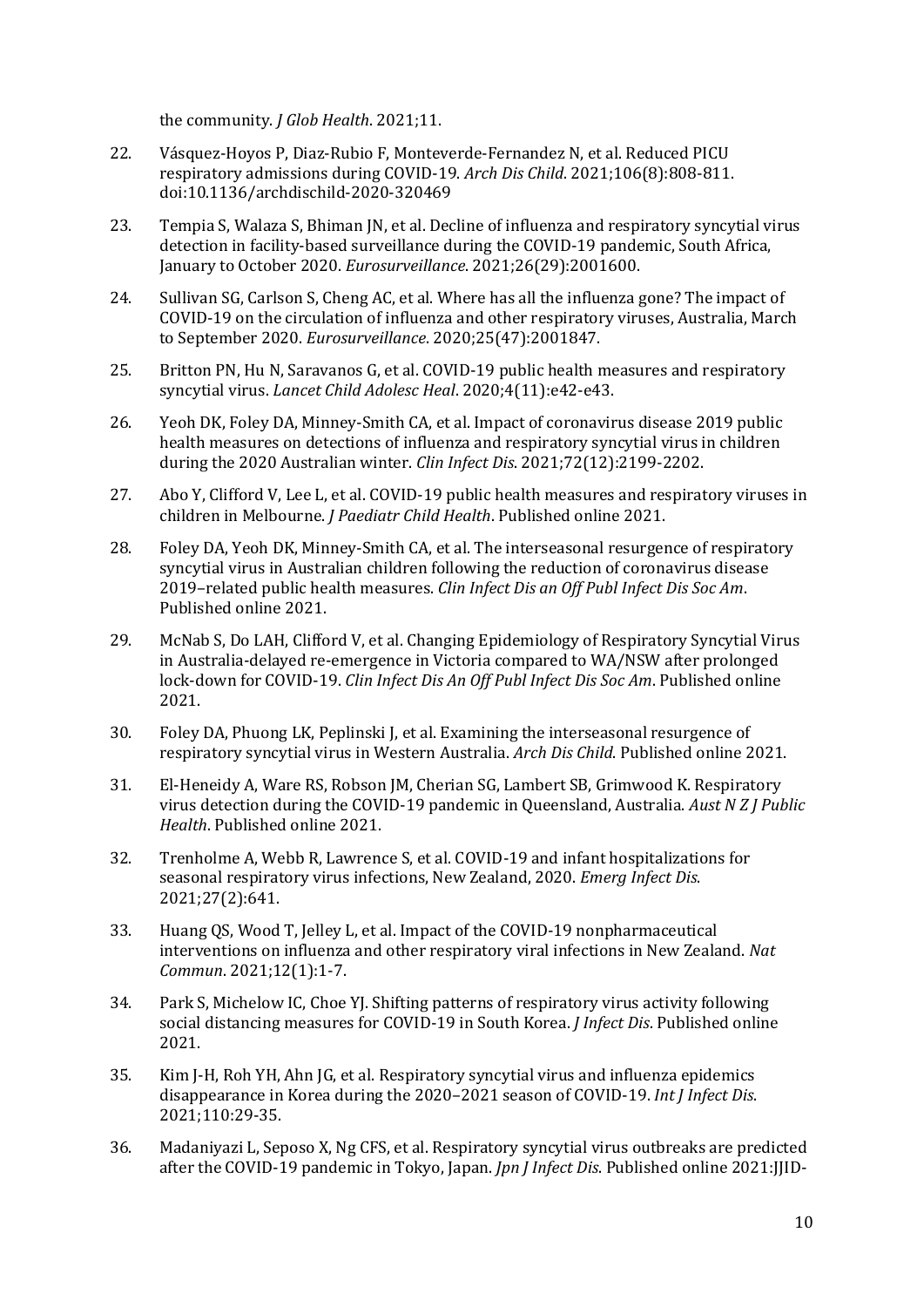2021.

- 37. Fukuda Y, Tsugawa T, Nagaoka Y, et al. Surveillance in hospitalized children with infectious diseases in Japan: Pre-and post-coronavirus disease 2019. *J Infect Chemother*. 2021;27(11):1639-1647.
- 38. Takashita E, Kawakami C, Momoki T, et al. Increased risk of rhinovirus infection in children during the coronavirus disease‐19 pandemic. *Influenza Other Respi Viruses*. 2021;15(4):488-494.
- 39. Ohnishi T, Kawano Y. Resurgence of Respiratory Syncytial Virus Infection During an Atypical Season in Japan. *J Pediatric Infect Dis Soc*. 2021;10(10):982-983.
- 40. Maruo Y, Ishikawa S, Oura K, et al. The impact of COVID‐19 pandemic on pediatric hospitalization in Kitami, Japan. *Pediatr Int*. Published online 2021.
- 41. Shichijo K, Takeuchi S, Tayama T, et al. Patient attendance at a pediatric emergency referral hospital in an area with low COVID-19 incidence. *PLoS One*. 2021;16(10):e0258478.
- 42. Kataoka SY, Kataoka Y, Tochitani K, Miyakoshi C, Yamamoto Y. Influence of anti‐COVID‐19 policies on 10 pediatric infectious diseases. *Pediatr Int*. Published online 2021.
- 43. Kang Y, Ohnishi T, Yutaka K, Kunikata T, Ichihashi K. Decrease in pediatric inpatients with respiratory syncytial virus infection during severe acute respiratory syndrome coronavirus 2 pandemic. *Pediatr Int*. Published online 2021.
- 44. Ujiie M, Tsuzuki S, Nakamoto T, Iwamoto N. Resurgence of respiratory syncytial virus infections during COVID-19 pandemic, Tokyo, Japan. *Emerg Infect Dis*. 2021;27(11):2969.
- 45. Wagatsuma K, Koolhof IS, Shobugawa Y, Saito R. Decreased human respiratory syncytial virus activity during the COVID-19 pandemic in Japan: an ecological time-series analysis. *BMC Infect Dis*. 2021;21(1):1-13.
- 46. Thongpan I, Vichaiwattana P, Vongpunsawad S, Poovorawan Y. Upsurge of human rhinovirus infection followed by a delayed seasonal respiratory syncytial virus infection in Thai children during the coronavirus pandemic. *Influenza Other Respi Viruses*. Published online 2021.
- 47. Yang Q, Xiao X, Gu X, et al. Surveillance of common respiratory infections during the COVID-19 pandemic demonstrates the preventive efficacy of non-pharmaceutical interventions. *Int J Infect Dis*. 2021;105:442-447.
- 48. Wong S-C, Lam GK-M, AuYeung CH-Y, et al. Absence of nosocomial influenza and respiratory syncytial virus infection in the coronavirus disease 2019 (COVID-19) era: implication of universal masking in hospitals. *Infect Control Hosp Epidemiol*. 2021;42(2):218-221.
- 49. Zhu Y, Li W, Yang B, et al. Epidemiological and virological characteristics of respiratory tract infections in children during COVID-19 outbreak. *BMC Pediatr*. 2021;21(1):1-8.
- 50. Lin C-X, Lian H, Lin G-Y, et al. Pathogen spectrum changes of respiratory tract infections in children in Chaoshan area under the influence of COVID-19. *Epidemiol Infect*. 2021;149.
- 51. Du X, Wu G, Zhu Y, Zhang S. Exploring the epidemiological changes of common respiratory viruses since the COVID-19 pandemic: a hospital study in Hangzhou, China. *Arch Virol*. 2021;166(11):3085-3092.
- 52. Li F, Zhang Y, Shi P, et al. Epidemiology of Viruses Causing Pediatric Community Acquired Pneumonia in Shanghai During 2010–2020: What Happened Before and After the COVID-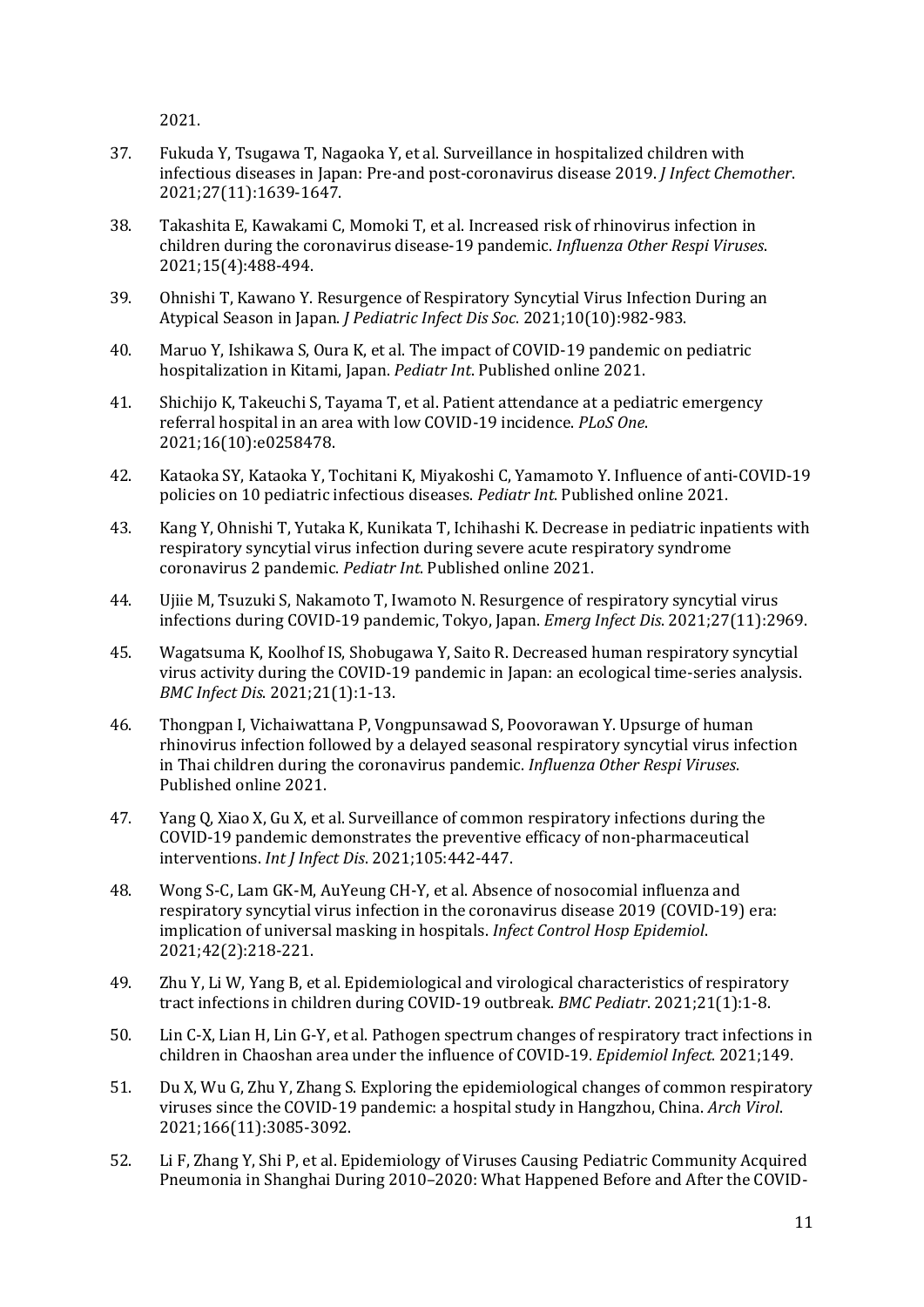19 Outbreak? *Infect Dis Ther*. Published online 2021:1-10.

- 53. Wang J, Xiao T, Xiao F, et al. Time Distributions of Common Respiratory Pathogens Under the Spread of SARS-CoV-2 Among Children in Xiamen, China. *Front Pediatr*. 2021;9:272.
- 54. Liu P, Xu M, Cao L, et al. Impact of COVID-19 pandemic on the prevalence of respiratory viruses in children with lower respiratory tract infections in China. *Virol J*. 2021;18(1):1- 7.
- 55. Zhang R-X, Chen D-M, Qian Y, et al. Surges of hospital-based rhinovirus infection during the 2020 coronavirus disease-19 (COVID-19) pandemic in Beijing, China. *World J Pediatr*. Published online 2021:1-7.
- 56. Li L, Wang H, Liu A, et al. Comparison of 11 respiratory pathogens among hospitalized children before and during the COVID-19 epidemic in Shenzhen, China. *Virol J*. 2021;18(1):1-6.
- 57. Agca H, Akalin H, Saglik I, Hacimustafaoglu M, Celebi S, Ener B. Changing epidemiology of influenza and other respiratory viruses in the first year of COVID-19 pandemic. *J Infect Public Health*. 2021;14(9):1186-1190.
- 58. Opek MW, Yeshayahu Y, Glatman-Freedman A, Kaufman Z, Sorek N, Brosh-Nissimov T. Delayed respiratory syncytial virus epidemic in children after relaxation of COVID-19 physical distancing measures, Ashdod, Israel, 2021. *Eurosurveillance*. 2021;26(29):2100706.
- 59. Nawrocki J, Olin K, Holdrege MC, et al. The Effects of Social Distancing Policies on non-SARS-CoV-2 Respiratory Pathogens. In: *Open Forum Infectious Diseases*. ; 2021.
- 60. Partridge E, McCleery E, Cheema R, et al. Evaluation of Seasonal Respiratory Virus Activity Before and After the Statewide COVID-19 Shelter-in-Place Order in Northern California. *JAMA Netw open*. 2021;4(1):e2035281-e2035281.
- 61. Rodgers L, Sheppard M, Smith A, et al. Changes in Seasonal Respiratory Illnesses in the United States During the COVID-19 Pandemic. *Clin Infect Dis*. Published online 2021.
- 62. Hodjat P, Christensen PA, Subedi S, Bernard DW, Olsen RJ, Long SW. The Reemergence of Seasonal Respiratory Viruses in Houston, Texas, after Relaxing COVID-19 Restrictions. *Microbiol Spectr*. 2021;9(2):e00430-21.
- 63. Song X, Delaney M, Shah RK, Campos JM, Wessel DL, DeBiasi RL. Common seasonal respiratory viral infections in children before and during the coronavirus disease 2019 (COVID-19) pandemic. *Infect Control Hosp Epidemiol*. Published online 2021:1-5.
- 64. Agha R, Avner JR. Delayed seasonal RSV surge observed during the COVID-19 pandemic. *Pediatrics*. 2021;148(3).
- 65. Haddadin Z, Schuster JE, Spieker AJ, et al. Acute respiratory illnesses in children in the SARS-CoV-2 pandemic: prospective multicenter study. *Pediatrics*. Published online 2021.
- 66. Olsen SJ, Winn AK, Budd AP, et al. Changes in influenza and other respiratory virus activity during the COVID-19 pandemic—United States, 2020–2021. *Morb Mortal Wkly Rep*. 2021;70(29):1013.
- 67. Baker RE, Park SW, Yang W, Vecchi GA, Metcalf CJE, Grenfell BT. The impact of COVID-19 nonpharmaceutical interventions on the future dynamics of endemic infections. *Proc Natl Acad Sci*. 2020;117(48):30547-30553.
- 68. Nolen LD, Seeman S, Bruden D, et al. Impact of Social Distancing and Travel Restrictions on Non–Coronavirus Disease 2019 (Non–COVID-19) Respiratory Hospital Admissions in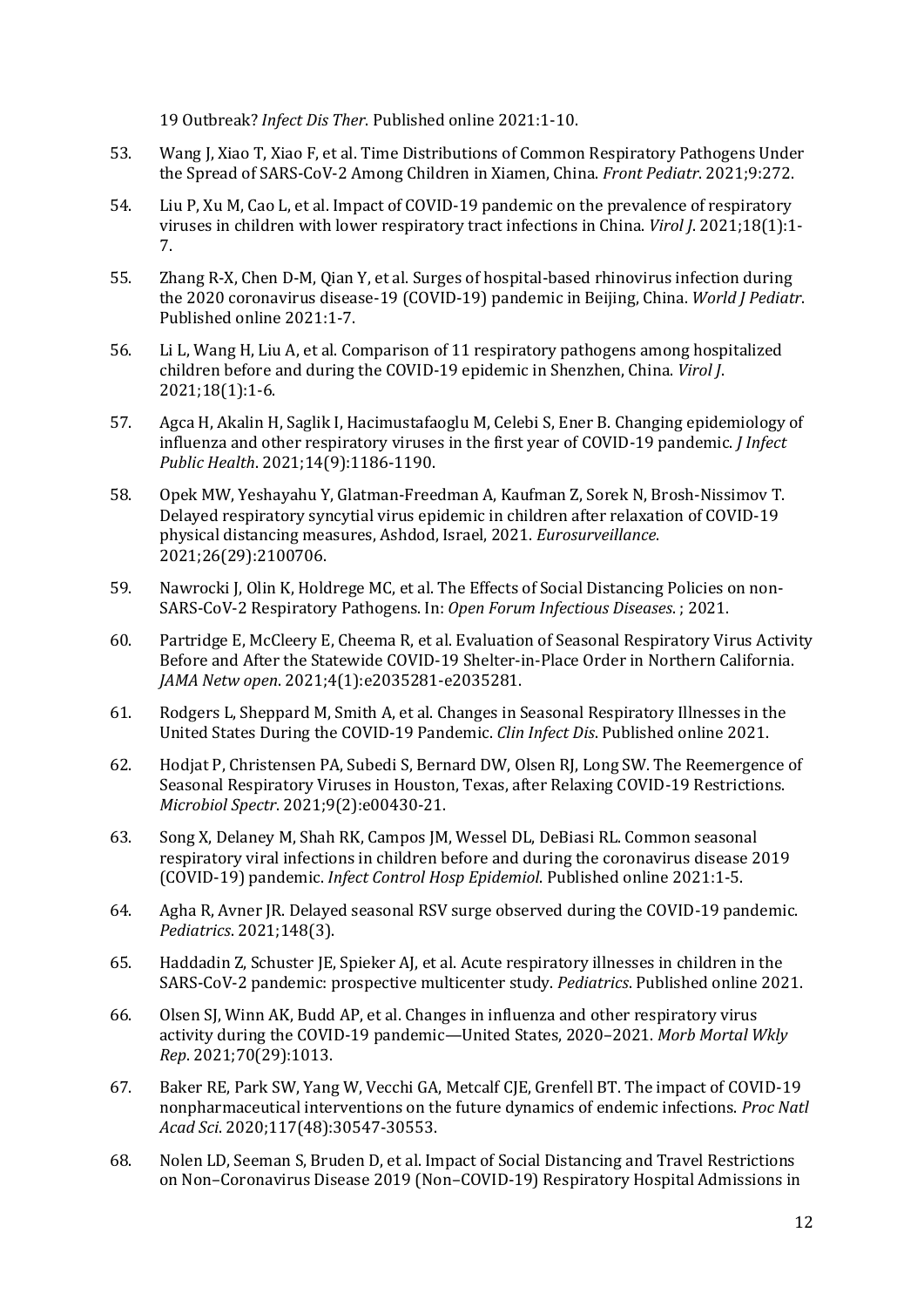Young Children in Rural Alaska. *Clin Infect Dis*. 2021;72(12):2196-2198.

- 69. Park KY, Seo S, Han J, Park JY. Respiratory virus surveillance in Canada during the COVID-19 pandemic: An epidemiological analysis of the effectiveness of pandemic-related public health measures in reducing seasonal respiratory viruses test positivity. *PLoS One*. 2021;16(6):e0253451.
- 70. Lavoie PM, Reicherz F, Solimano A, Langley JM. Potential resurgence of respiratory syncytial virus in Canada. *CMAJ*. 2021;193(29):E1140-E1141.
- 71. Groves HE, Piché-Renaud P-P, Peci A, et al. The impact of the COVID-19 pandemic on influenza, respiratory syncytial virus, and other seasonal respiratory virus circulation in Canada: A population-based study. *Lancet Reg Heal - Am*. 2021;1:100015. doi:10.1016/j.lana.2021.100015
- 72. Zhang K, Misra A, Kim PJ, Moghadas SM, Langley JM, Smieja M. Rapid disappearance of influenza following the implementation of COVID-19 mitigation measures in Hamilton, Ontario. *CCDR*. 2021;47(4):202.
- 73. Rius-Peris JM, Lucas-García J, García-Peris M, et al. Consequences of COVID-19 pandemic over acute bronchiolitis hospitalizations in the center and east of Spain. *An Pediatría (English Ed*. Published online 2021.
- 74. Flores-Pérez P, Gerig N, Cabrera-López MI, de Unzueta-Roch JL, Del Rosal T, Calvo C. Acute bronchiolitis during the COVID-19 pandemic. *Enferm Infecc Microbiol Clin*. Published online 2021.
- 75. Van Brusselen D, De Troeyer K, Ter Haar E, et al. Bronchiolitis in COVID-19 times: a nearly absent disease? *Eur J Pediatr*. 2021;180(6):1969-1973.
- 76. Eyre TA, Peters L, Andersson MI, Peniket A, Eyre DW. Reduction in incidence of non‐ COVID‐19 respiratory virus infection amongst haematology inpatients following UK social distancing measures. *Br J Haematol*. Published online 2021.
- 77. Williams TC, Sinha I, Barr IG, Zambon M. Transmission of paediatric respiratory syncytial virus and influenza in the wake of the COVID-19 pandemic. *Eurosurveillance*. 2021;26(29):2100186.
- 78. Redlberger-Fritz M, Kundi M, Aberle SW, Puchhammer-Stöckl E. Significant impact of nationwide SARS-CoV-2 lockdown measures on the circulation of other respiratory virus infections in Austria. *J Clin Virol*. 2021;137:104795.
- 79. Alix L, Aebi C, Barbey F, et al. Interseasonal RSV infections in Switzerland–rapid establishment of a clinician-led national reporting system (RSV EpiCH). *Swiss Med Wkly*. 2021;(35).
- 80. Hamel J, Dördelmann M, Bangert M, et al. Non-Appearance of the RSV Season 2020/21 During the COVID-19 Pandemic: Prospective, Multicenter Data on the Incidence of Respiratory Syncytial Virus (RSV) Infection. *Dtsch Arztebl Int*. 2021;118(33-34):561-562.
- 81. Stamm P, Sagoschen I, Weise K, et al. Influenza and RSV incidence during COVID-19 pandemic—an observational study from in-hospital point-of-care testing. *Med Microbiol Immunol*. 2021;210(5):277-282.
- 82. Kuitunen I, Renko M. Lessons to learn from the current pandemic for future nonpharmaceutical interventions against the respiratory syncytial virus–nationwide registerstudy in Finland. *Infect Dis (Auckl)*. 2021;53(6):476-478.
- 83. Haapanen M, Renko M, Artama M, Kuitunen I. The impact of the lockdown and the re-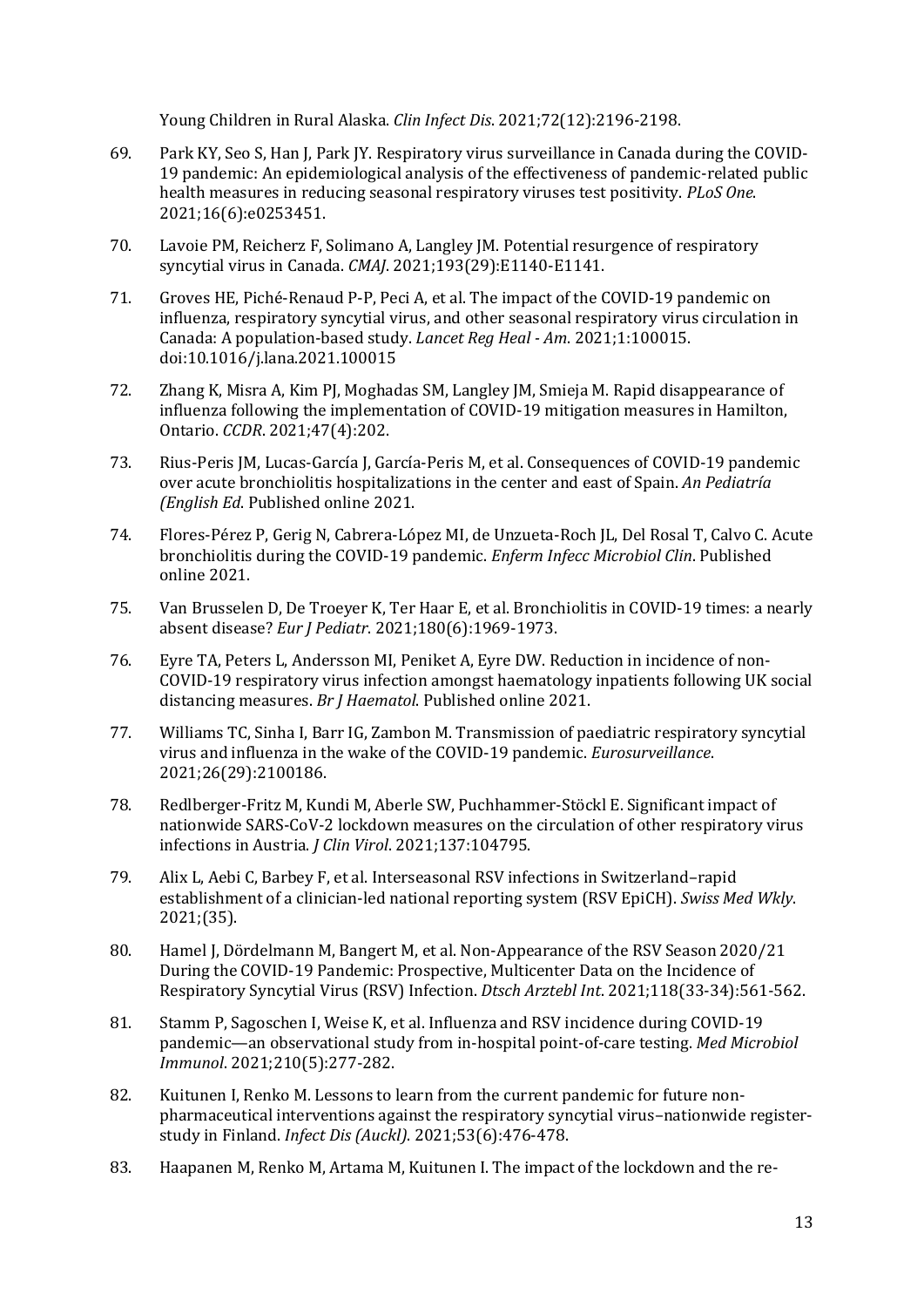opening of schools and day cares on the epidemiology of SARS-CoV-2 and other respiratory infections in children–A nationwide register study in Finland. *EClinicalMedicine*. 2021;34:100807.

- 84. Kuitunen I, Artama M, Mäkelä L, Backman K, Heiskanen-Kosma T, Renko M. Effect of social distancing due to the COVID-19 pandemic on the incidence of viral respiratory tract infections in children in Finland during early 2020. *Pediatr Infect Dis J*. 2020;39(12):e423 e427.
- 85. Calderaro A, De Conto F, Buttrini M, et al. Human respiratory viruses, including SARS-CoV-2, circulating in the winter season 2019–2020 in Parma, Northern Italy. *Int J Infect Dis*. 2021;102:79-84.
- 86. Galli C, Pellegrinelli L, Bubba L, et al. When the COVID-19 Pandemic Surges during Influenza Season: Lessons Learnt from the Sentinel Laboratory-Based Surveillance of Influenza-Like Illness in Lombardy during the 2019–2020 Season. *Viruses*. 2021;13(4):695.
- 87. Risso FM, Cozzi G, Volonnino M, et al. Social distancing during the COVID‐19 pandemic resulted in a marked decrease in hospitalisations for bronchiolitis. *Acta Paediatr (Oslo, Norw 1992)*. Published online 2021.
- 88. Ippolito G, La Vecchia A, Umbrello G, et al. Disappearance of Seasonal Respiratory Viruses in Children Under Two Years Old During COVID-19 Pandemic: A Monocentric Retrospective Study in Milan, Italy. *Front Pediatr*. Published online 2021:810.
- 89. Vittucci AC, Piccioni L, Coltella L, et al. The disappearance of respiratory viruses in children during the COVID-19 pandemic. *Int J Environ Res Public Health*. 2021;18(18):9550.
- 90. De Francesco MA, Pollara C, Gargiulo F, Giacomelli M, Caruso A. Circulation of Respiratory Viruses in Hospitalized Adults before and during the COVID-19 Pandemic in Brescia, Italy: A Retrospective Study. *Int J Environ Res Public Health*. 2021;18(18):9525.
- 91. Ghirardo S, Ullmann N, Degli Atti MLC, Raponi M, Cutrera R. Delayed season's onset and reduction of incidence of bronchiolitis during COVID‐19 pandemic. *Pediatr Pulmonol*. Published online 2021.
- 92. Casalegno J-S, Ploin D, Cantais A, et al. Characteristics of the delayed respiratory syncytial virus epidemic, 2020/2021, Rhône Loire, France. *Eurosurveillance*. 2021;26(29):2100630.
- 93. Delestrain C, Danis K, Hau I, et al. Impact of COVID-19 social distancing on viral infection in France: A delayed outbreak of RSV. *Pediatr Pulmonol*. Published online 2021.
- 94. Fourgeaud J, Toubiana J, Chappuy H, et al. Impact of public health measures on the post-COVID-19 respiratory syncytial virus epidemics in France. *Eur J Clin Microbiol Infect Dis*. 2021;40(11):2389-2395.
- 95. Mansuy J-M, Bourcier M, Trémeaux P, Dimeglio C, Izopet J. COVID-19 pandemic period, where are the seasonal viruses? *J Med Virol*. Published online 2021.
- 96. Rybak A, Levy C, Jung C, et al. Delayed Bronchiolitis Epidemic in French Primary Care Setting Driven by Respiratory Syncytial Virus: Preliminary Data from the Oursyn Study, March 2021. *Pediatr Infect Dis J*. 2021;40(12):e511-e514.
- 97. van Summeren J, Meijer A, Aspelund G, et al. Low levels of respiratory syncytial virus activity in Europe during the 2020/21 season: what can we expect in the coming summer and autumn/winter? *Eurosurveillance*. 2021;26(29):2100639.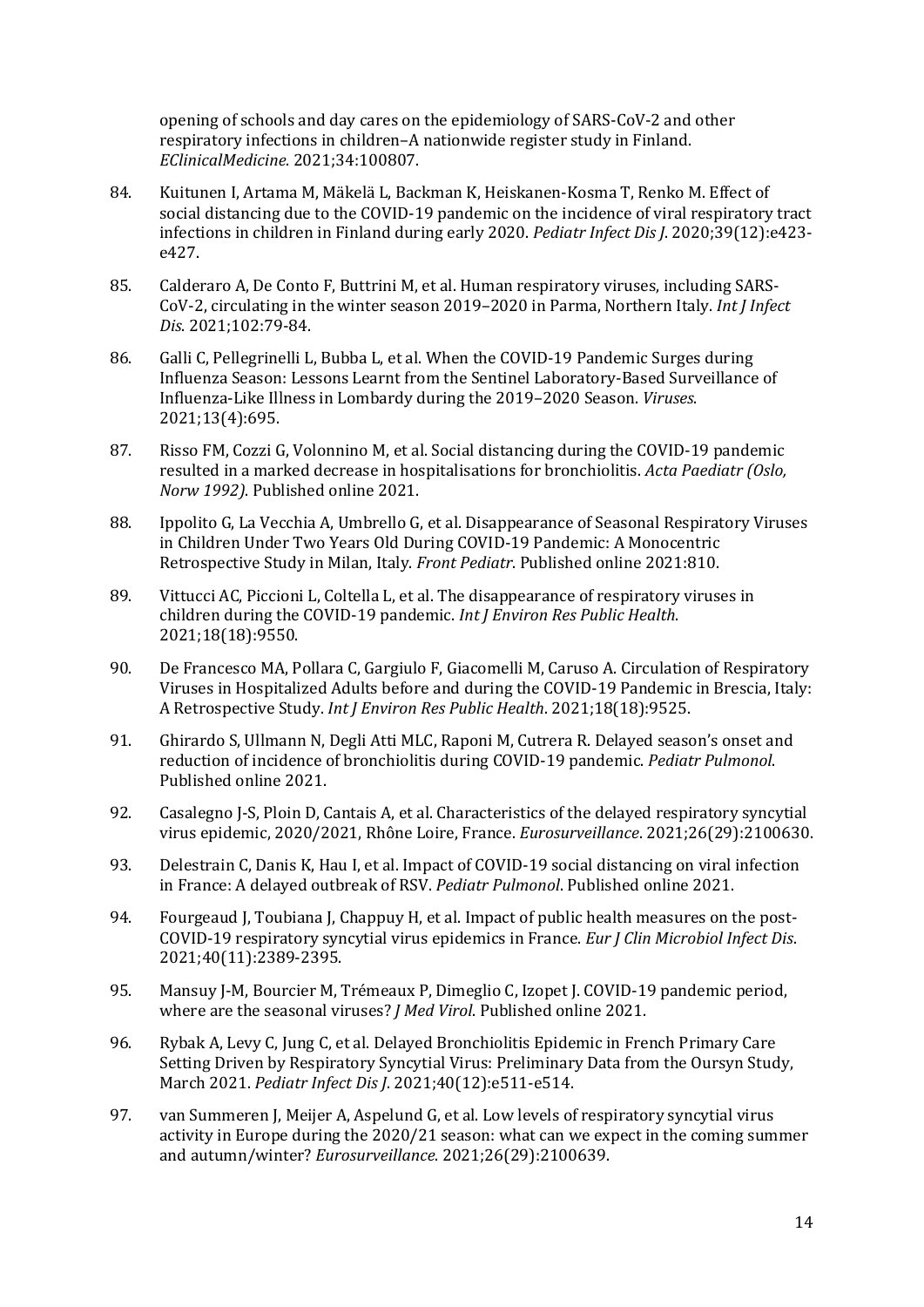- 98. Jackson ML, Hart GR, McCulloch DJ, et al. Effects of weather-related social distancing on city-scale transmission of respiratory viruses: a retrospective cohort study. *BMC Infect Dis*. 2021;21(1):1-8.
- 99. Sanz-Muñoz I, Tamames-Gómez S, Castrodeza-Sanz J, Eiros-Bouza JM, de Lejarazu-Leonardo RO. Social Distancing, Lockdown and the Wide Use of Mask; A Magic Solution or a Double-Edged Sword for Respiratory Viruses Epidemiology? *Vaccines*. 2021;9(6):595.
- 100. Burki TK. Circulation of influenza, RSV, and SARS-CoV-2: an uncertain season ahead. *Lancet Respir Med*. 2021;9(10):e103.
- 101. Farfour E, Pascreau T, Jolly E, Zia-Chahabi S, Mazaux L, Vasse M. Spring is coming, where are the Respiratory Syncytial Virus and Influenza viruses? *J Clin Virol Off Publ Pan Am Soc Clin Virol*. 2021;139:104824.
- 102. Mahase E. Winter pressure: RSV, flu, and covid-19 could push NHS to breaking point, report warns. *BMJ Br Med J*. 2021;374.
- 103. Binns E, Koenraads M, Hristeva L, et al. Influenza and respiratory syncytial virus during the COVID‐19 pandemic: Time for a new paradigm? *Pediatr Pulmonol*. Published online 2021.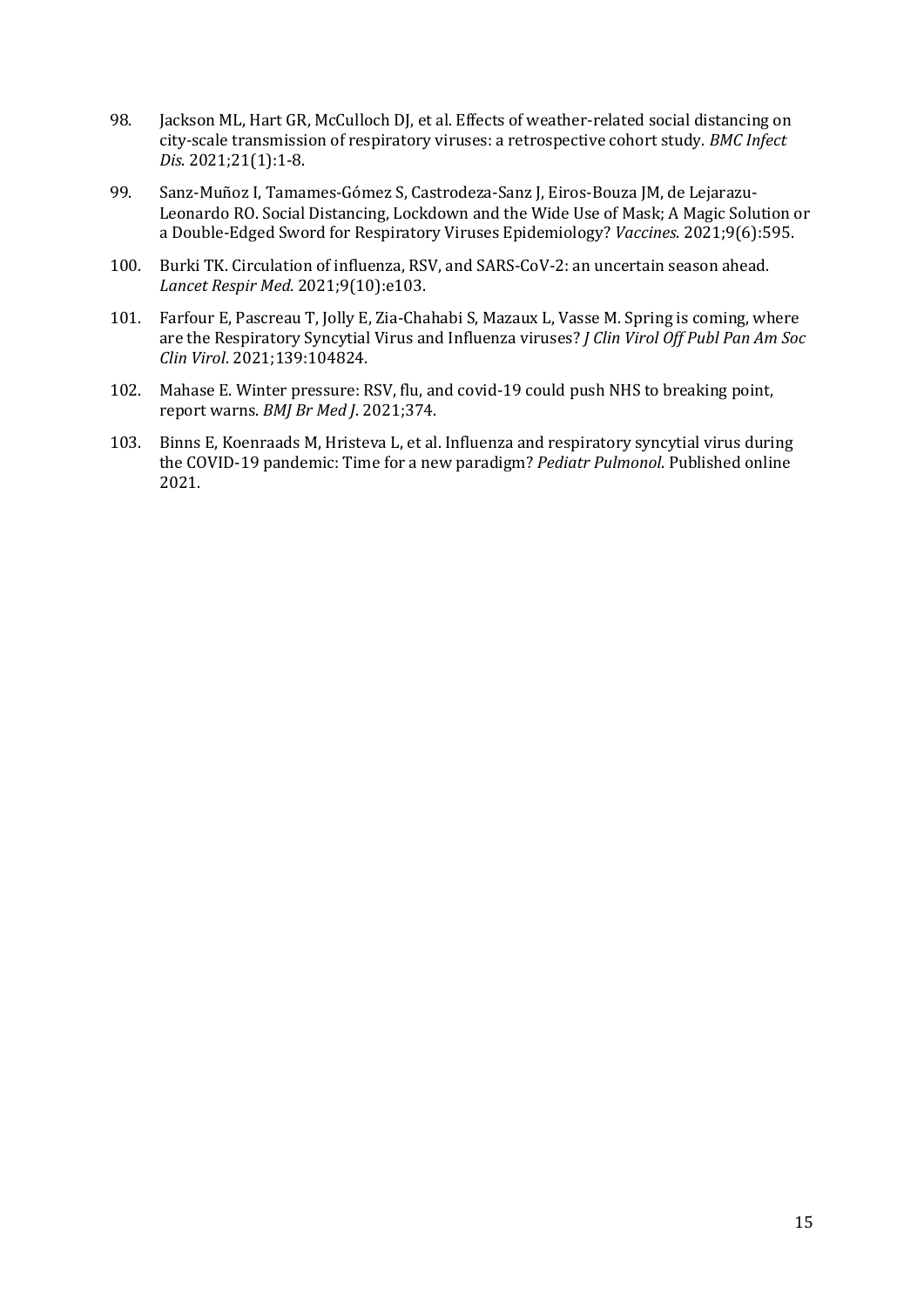# Supplemental table 1. Search Strings and Results

| <b>Database</b>   | $\#$                                                                                                                                                                                                                                                                                                                                                                                                                                                                                                                                                                                                                                                                                                                                                                                                                                                                                                                                                                                                                                                                                                                                                                                                                                                                                                                                                                                                                                                                                                                                                                                                                                                                                                                                                                                                                                                                                                                                                                                                                                                                                                                                                                                                                                                                                                                                                                                                                                                                                                                                                                                                                                                                                                                                                                                                                                                                                                                                                                                                                                                                                                                                                                                                                                                                                                      | <b>Syntax</b>                                                                    | <b>Results</b> |
|-------------------|-----------------------------------------------------------------------------------------------------------------------------------------------------------------------------------------------------------------------------------------------------------------------------------------------------------------------------------------------------------------------------------------------------------------------------------------------------------------------------------------------------------------------------------------------------------------------------------------------------------------------------------------------------------------------------------------------------------------------------------------------------------------------------------------------------------------------------------------------------------------------------------------------------------------------------------------------------------------------------------------------------------------------------------------------------------------------------------------------------------------------------------------------------------------------------------------------------------------------------------------------------------------------------------------------------------------------------------------------------------------------------------------------------------------------------------------------------------------------------------------------------------------------------------------------------------------------------------------------------------------------------------------------------------------------------------------------------------------------------------------------------------------------------------------------------------------------------------------------------------------------------------------------------------------------------------------------------------------------------------------------------------------------------------------------------------------------------------------------------------------------------------------------------------------------------------------------------------------------------------------------------------------------------------------------------------------------------------------------------------------------------------------------------------------------------------------------------------------------------------------------------------------------------------------------------------------------------------------------------------------------------------------------------------------------------------------------------------------------------------------------------------------------------------------------------------------------------------------------------------------------------------------------------------------------------------------------------------------------------------------------------------------------------------------------------------------------------------------------------------------------------------------------------------------------------------------------------------------------------------------------------------------------------------------------------------|----------------------------------------------------------------------------------|----------------|
|                   |                                                                                                                                                                                                                                                                                                                                                                                                                                                                                                                                                                                                                                                                                                                                                                                                                                                                                                                                                                                                                                                                                                                                                                                                                                                                                                                                                                                                                                                                                                                                                                                                                                                                                                                                                                                                                                                                                                                                                                                                                                                                                                                                                                                                                                                                                                                                                                                                                                                                                                                                                                                                                                                                                                                                                                                                                                                                                                                                                                                                                                                                                                                                                                                                                                                                                                           |                                                                                  |                |
|                   |                                                                                                                                                                                                                                                                                                                                                                                                                                                                                                                                                                                                                                                                                                                                                                                                                                                                                                                                                                                                                                                                                                                                                                                                                                                                                                                                                                                                                                                                                                                                                                                                                                                                                                                                                                                                                                                                                                                                                                                                                                                                                                                                                                                                                                                                                                                                                                                                                                                                                                                                                                                                                                                                                                                                                                                                                                                                                                                                                                                                                                                                                                                                                                                                                                                                                                           |                                                                                  | 1,090,280      |
|                   |                                                                                                                                                                                                                                                                                                                                                                                                                                                                                                                                                                                                                                                                                                                                                                                                                                                                                                                                                                                                                                                                                                                                                                                                                                                                                                                                                                                                                                                                                                                                                                                                                                                                                                                                                                                                                                                                                                                                                                                                                                                                                                                                                                                                                                                                                                                                                                                                                                                                                                                                                                                                                                                                                                                                                                                                                                                                                                                                                                                                                                                                                                                                                                                                                                                                                                           |                                                                                  |                |
| Pubmed            |                                                                                                                                                                                                                                                                                                                                                                                                                                                                                                                                                                                                                                                                                                                                                                                                                                                                                                                                                                                                                                                                                                                                                                                                                                                                                                                                                                                                                                                                                                                                                                                                                                                                                                                                                                                                                                                                                                                                                                                                                                                                                                                                                                                                                                                                                                                                                                                                                                                                                                                                                                                                                                                                                                                                                                                                                                                                                                                                                                                                                                                                                                                                                                                                                                                                                                           |                                                                                  | 28,682         |
|                   |                                                                                                                                                                                                                                                                                                                                                                                                                                                                                                                                                                                                                                                                                                                                                                                                                                                                                                                                                                                                                                                                                                                                                                                                                                                                                                                                                                                                                                                                                                                                                                                                                                                                                                                                                                                                                                                                                                                                                                                                                                                                                                                                                                                                                                                                                                                                                                                                                                                                                                                                                                                                                                                                                                                                                                                                                                                                                                                                                                                                                                                                                                                                                                                                                                                                                                           |                                                                                  |                |
|                   |                                                                                                                                                                                                                                                                                                                                                                                                                                                                                                                                                                                                                                                                                                                                                                                                                                                                                                                                                                                                                                                                                                                                                                                                                                                                                                                                                                                                                                                                                                                                                                                                                                                                                                                                                                                                                                                                                                                                                                                                                                                                                                                                                                                                                                                                                                                                                                                                                                                                                                                                                                                                                                                                                                                                                                                                                                                                                                                                                                                                                                                                                                                                                                                                                                                                                                           |                                                                                  | 4.646          |
|                   |                                                                                                                                                                                                                                                                                                                                                                                                                                                                                                                                                                                                                                                                                                                                                                                                                                                                                                                                                                                                                                                                                                                                                                                                                                                                                                                                                                                                                                                                                                                                                                                                                                                                                                                                                                                                                                                                                                                                                                                                                                                                                                                                                                                                                                                                                                                                                                                                                                                                                                                                                                                                                                                                                                                                                                                                                                                                                                                                                                                                                                                                                                                                                                                                                                                                                                           | 1 AND 2 AND 3                                                                    | 10             |
|                   | $\mathbf{1}$                                                                                                                                                                                                                                                                                                                                                                                                                                                                                                                                                                                                                                                                                                                                                                                                                                                                                                                                                                                                                                                                                                                                                                                                                                                                                                                                                                                                                                                                                                                                                                                                                                                                                                                                                                                                                                                                                                                                                                                                                                                                                                                                                                                                                                                                                                                                                                                                                                                                                                                                                                                                                                                                                                                                                                                                                                                                                                                                                                                                                                                                                                                                                                                                                                                                                              |                                                                                  |                |
|                   |                                                                                                                                                                                                                                                                                                                                                                                                                                                                                                                                                                                                                                                                                                                                                                                                                                                                                                                                                                                                                                                                                                                                                                                                                                                                                                                                                                                                                                                                                                                                                                                                                                                                                                                                                                                                                                                                                                                                                                                                                                                                                                                                                                                                                                                                                                                                                                                                                                                                                                                                                                                                                                                                                                                                                                                                                                                                                                                                                                                                                                                                                                                                                                                                                                                                                                           | (Bronchiolitis[Title/Abstract])                                                  | 28,682         |
|                   | 2                                                                                                                                                                                                                                                                                                                                                                                                                                                                                                                                                                                                                                                                                                                                                                                                                                                                                                                                                                                                                                                                                                                                                                                                                                                                                                                                                                                                                                                                                                                                                                                                                                                                                                                                                                                                                                                                                                                                                                                                                                                                                                                                                                                                                                                                                                                                                                                                                                                                                                                                                                                                                                                                                                                                                                                                                                                                                                                                                                                                                                                                                                                                                                                                                                                                                                         | ((Non-pharmaceutical interventions[Title/Abstract]) OR (NPI[Title/Abstract])) OR |                |
|                   |                                                                                                                                                                                                                                                                                                                                                                                                                                                                                                                                                                                                                                                                                                                                                                                                                                                                                                                                                                                                                                                                                                                                                                                                                                                                                                                                                                                                                                                                                                                                                                                                                                                                                                                                                                                                                                                                                                                                                                                                                                                                                                                                                                                                                                                                                                                                                                                                                                                                                                                                                                                                                                                                                                                                                                                                                                                                                                                                                                                                                                                                                                                                                                                                                                                                                                           | (Nonpharmaceutical interventions[Title/Abstract])                                | 4.646          |
|                   |                                                                                                                                                                                                                                                                                                                                                                                                                                                                                                                                                                                                                                                                                                                                                                                                                                                                                                                                                                                                                                                                                                                                                                                                                                                                                                                                                                                                                                                                                                                                                                                                                                                                                                                                                                                                                                                                                                                                                                                                                                                                                                                                                                                                                                                                                                                                                                                                                                                                                                                                                                                                                                                                                                                                                                                                                                                                                                                                                                                                                                                                                                                                                                                                                                                                                                           | 1 AND 2                                                                          | 23             |
|                   | $\mathbf{1}$                                                                                                                                                                                                                                                                                                                                                                                                                                                                                                                                                                                                                                                                                                                                                                                                                                                                                                                                                                                                                                                                                                                                                                                                                                                                                                                                                                                                                                                                                                                                                                                                                                                                                                                                                                                                                                                                                                                                                                                                                                                                                                                                                                                                                                                                                                                                                                                                                                                                                                                                                                                                                                                                                                                                                                                                                                                                                                                                                                                                                                                                                                                                                                                                                                                                                              |                                                                                  |                |
| Pubmed            |                                                                                                                                                                                                                                                                                                                                                                                                                                                                                                                                                                                                                                                                                                                                                                                                                                                                                                                                                                                                                                                                                                                                                                                                                                                                                                                                                                                                                                                                                                                                                                                                                                                                                                                                                                                                                                                                                                                                                                                                                                                                                                                                                                                                                                                                                                                                                                                                                                                                                                                                                                                                                                                                                                                                                                                                                                                                                                                                                                                                                                                                                                                                                                                                                                                                                                           |                                                                                  | 28,682         |
|                   |                                                                                                                                                                                                                                                                                                                                                                                                                                                                                                                                                                                                                                                                                                                                                                                                                                                                                                                                                                                                                                                                                                                                                                                                                                                                                                                                                                                                                                                                                                                                                                                                                                                                                                                                                                                                                                                                                                                                                                                                                                                                                                                                                                                                                                                                                                                                                                                                                                                                                                                                                                                                                                                                                                                                                                                                                                                                                                                                                                                                                                                                                                                                                                                                                                                                                                           |                                                                                  |                |
|                   |                                                                                                                                                                                                                                                                                                                                                                                                                                                                                                                                                                                                                                                                                                                                                                                                                                                                                                                                                                                                                                                                                                                                                                                                                                                                                                                                                                                                                                                                                                                                                                                                                                                                                                                                                                                                                                                                                                                                                                                                                                                                                                                                                                                                                                                                                                                                                                                                                                                                                                                                                                                                                                                                                                                                                                                                                                                                                                                                                                                                                                                                                                                                                                                                                                                                                                           |                                                                                  | 1,090,280      |
|                   |                                                                                                                                                                                                                                                                                                                                                                                                                                                                                                                                                                                                                                                                                                                                                                                                                                                                                                                                                                                                                                                                                                                                                                                                                                                                                                                                                                                                                                                                                                                                                                                                                                                                                                                                                                                                                                                                                                                                                                                                                                                                                                                                                                                                                                                                                                                                                                                                                                                                                                                                                                                                                                                                                                                                                                                                                                                                                                                                                                                                                                                                                                                                                                                                                                                                                                           |                                                                                  | 190            |
|                   |                                                                                                                                                                                                                                                                                                                                                                                                                                                                                                                                                                                                                                                                                                                                                                                                                                                                                                                                                                                                                                                                                                                                                                                                                                                                                                                                                                                                                                                                                                                                                                                                                                                                                                                                                                                                                                                                                                                                                                                                                                                                                                                                                                                                                                                                                                                                                                                                                                                                                                                                                                                                                                                                                                                                                                                                                                                                                                                                                                                                                                                                                                                                                                                                                                                                                                           |                                                                                  |                |
|                   |                                                                                                                                                                                                                                                                                                                                                                                                                                                                                                                                                                                                                                                                                                                                                                                                                                                                                                                                                                                                                                                                                                                                                                                                                                                                                                                                                                                                                                                                                                                                                                                                                                                                                                                                                                                                                                                                                                                                                                                                                                                                                                                                                                                                                                                                                                                                                                                                                                                                                                                                                                                                                                                                                                                                                                                                                                                                                                                                                                                                                                                                                                                                                                                                                                                                                                           |                                                                                  | 28,682         |
|                   |                                                                                                                                                                                                                                                                                                                                                                                                                                                                                                                                                                                                                                                                                                                                                                                                                                                                                                                                                                                                                                                                                                                                                                                                                                                                                                                                                                                                                                                                                                                                                                                                                                                                                                                                                                                                                                                                                                                                                                                                                                                                                                                                                                                                                                                                                                                                                                                                                                                                                                                                                                                                                                                                                                                                                                                                                                                                                                                                                                                                                                                                                                                                                                                                                                                                                                           |                                                                                  |                |
| Pubmed            |                                                                                                                                                                                                                                                                                                                                                                                                                                                                                                                                                                                                                                                                                                                                                                                                                                                                                                                                                                                                                                                                                                                                                                                                                                                                                                                                                                                                                                                                                                                                                                                                                                                                                                                                                                                                                                                                                                                                                                                                                                                                                                                                                                                                                                                                                                                                                                                                                                                                                                                                                                                                                                                                                                                                                                                                                                                                                                                                                                                                                                                                                                                                                                                                                                                                                                           |                                                                                  | 1,261,246      |
|                   |                                                                                                                                                                                                                                                                                                                                                                                                                                                                                                                                                                                                                                                                                                                                                                                                                                                                                                                                                                                                                                                                                                                                                                                                                                                                                                                                                                                                                                                                                                                                                                                                                                                                                                                                                                                                                                                                                                                                                                                                                                                                                                                                                                                                                                                                                                                                                                                                                                                                                                                                                                                                                                                                                                                                                                                                                                                                                                                                                                                                                                                                                                                                                                                                                                                                                                           |                                                                                  |                |
|                   |                                                                                                                                                                                                                                                                                                                                                                                                                                                                                                                                                                                                                                                                                                                                                                                                                                                                                                                                                                                                                                                                                                                                                                                                                                                                                                                                                                                                                                                                                                                                                                                                                                                                                                                                                                                                                                                                                                                                                                                                                                                                                                                                                                                                                                                                                                                                                                                                                                                                                                                                                                                                                                                                                                                                                                                                                                                                                                                                                                                                                                                                                                                                                                                                                                                                                                           |                                                                                  | 4.646          |
|                   |                                                                                                                                                                                                                                                                                                                                                                                                                                                                                                                                                                                                                                                                                                                                                                                                                                                                                                                                                                                                                                                                                                                                                                                                                                                                                                                                                                                                                                                                                                                                                                                                                                                                                                                                                                                                                                                                                                                                                                                                                                                                                                                                                                                                                                                                                                                                                                                                                                                                                                                                                                                                                                                                                                                                                                                                                                                                                                                                                                                                                                                                                                                                                                                                                                                                                                           |                                                                                  | 22             |
|                   |                                                                                                                                                                                                                                                                                                                                                                                                                                                                                                                                                                                                                                                                                                                                                                                                                                                                                                                                                                                                                                                                                                                                                                                                                                                                                                                                                                                                                                                                                                                                                                                                                                                                                                                                                                                                                                                                                                                                                                                                                                                                                                                                                                                                                                                                                                                                                                                                                                                                                                                                                                                                                                                                                                                                                                                                                                                                                                                                                                                                                                                                                                                                                                                                                                                                                                           |                                                                                  |                |
|                   |                                                                                                                                                                                                                                                                                                                                                                                                                                                                                                                                                                                                                                                                                                                                                                                                                                                                                                                                                                                                                                                                                                                                                                                                                                                                                                                                                                                                                                                                                                                                                                                                                                                                                                                                                                                                                                                                                                                                                                                                                                                                                                                                                                                                                                                                                                                                                                                                                                                                                                                                                                                                                                                                                                                                                                                                                                                                                                                                                                                                                                                                                                                                                                                                                                                                                                           |                                                                                  | 28,682         |
| Pubmed            | 2                                                                                                                                                                                                                                                                                                                                                                                                                                                                                                                                                                                                                                                                                                                                                                                                                                                                                                                                                                                                                                                                                                                                                                                                                                                                                                                                                                                                                                                                                                                                                                                                                                                                                                                                                                                                                                                                                                                                                                                                                                                                                                                                                                                                                                                                                                                                                                                                                                                                                                                                                                                                                                                                                                                                                                                                                                                                                                                                                                                                                                                                                                                                                                                                                                                                                                         |                                                                                  |                |
|                   |                                                                                                                                                                                                                                                                                                                                                                                                                                                                                                                                                                                                                                                                                                                                                                                                                                                                                                                                                                                                                                                                                                                                                                                                                                                                                                                                                                                                                                                                                                                                                                                                                                                                                                                                                                                                                                                                                                                                                                                                                                                                                                                                                                                                                                                                                                                                                                                                                                                                                                                                                                                                                                                                                                                                                                                                                                                                                                                                                                                                                                                                                                                                                                                                                                                                                                           |                                                                                  |                |
|                   |                                                                                                                                                                                                                                                                                                                                                                                                                                                                                                                                                                                                                                                                                                                                                                                                                                                                                                                                                                                                                                                                                                                                                                                                                                                                                                                                                                                                                                                                                                                                                                                                                                                                                                                                                                                                                                                                                                                                                                                                                                                                                                                                                                                                                                                                                                                                                                                                                                                                                                                                                                                                                                                                                                                                                                                                                                                                                                                                                                                                                                                                                                                                                                                                                                                                                                           |                                                                                  | 1,261,246      |
|                   |                                                                                                                                                                                                                                                                                                                                                                                                                                                                                                                                                                                                                                                                                                                                                                                                                                                                                                                                                                                                                                                                                                                                                                                                                                                                                                                                                                                                                                                                                                                                                                                                                                                                                                                                                                                                                                                                                                                                                                                                                                                                                                                                                                                                                                                                                                                                                                                                                                                                                                                                                                                                                                                                                                                                                                                                                                                                                                                                                                                                                                                                                                                                                                                                                                                                                                           | 1 AND 2 Filters: 2020-2021                                                       | 553            |
| <b>Pubmed</b>     |                                                                                                                                                                                                                                                                                                                                                                                                                                                                                                                                                                                                                                                                                                                                                                                                                                                                                                                                                                                                                                                                                                                                                                                                                                                                                                                                                                                                                                                                                                                                                                                                                                                                                                                                                                                                                                                                                                                                                                                                                                                                                                                                                                                                                                                                                                                                                                                                                                                                                                                                                                                                                                                                                                                                                                                                                                                                                                                                                                                                                                                                                                                                                                                                                                                                                                           | <b>Unique results</b>                                                            | 554            |
|                   | 1                                                                                                                                                                                                                                                                                                                                                                                                                                                                                                                                                                                                                                                                                                                                                                                                                                                                                                                                                                                                                                                                                                                                                                                                                                                                                                                                                                                                                                                                                                                                                                                                                                                                                                                                                                                                                                                                                                                                                                                                                                                                                                                                                                                                                                                                                                                                                                                                                                                                                                                                                                                                                                                                                                                                                                                                                                                                                                                                                                                                                                                                                                                                                                                                                                                                                                         | TITLE-ABS-KEY (rsv OR "Respiratory syncytial virus" OR bronchiolitis)            | 46,002         |
|                   | 2                                                                                                                                                                                                                                                                                                                                                                                                                                                                                                                                                                                                                                                                                                                                                                                                                                                                                                                                                                                                                                                                                                                                                                                                                                                                                                                                                                                                                                                                                                                                                                                                                                                                                                                                                                                                                                                                                                                                                                                                                                                                                                                                                                                                                                                                                                                                                                                                                                                                                                                                                                                                                                                                                                                                                                                                                                                                                                                                                                                                                                                                                                                                                                                                                                                                                                         | TITLE-ABS-KEY (delayed OR delay OR shift OR peak OR resurgence OR covid-19 OR    |                |
| Scopus            |                                                                                                                                                                                                                                                                                                                                                                                                                                                                                                                                                                                                                                                                                                                                                                                                                                                                                                                                                                                                                                                                                                                                                                                                                                                                                                                                                                                                                                                                                                                                                                                                                                                                                                                                                                                                                                                                                                                                                                                                                                                                                                                                                                                                                                                                                                                                                                                                                                                                                                                                                                                                                                                                                                                                                                                                                                                                                                                                                                                                                                                                                                                                                                                                                                                                                                           | sars-cov-2)                                                                      | 3,867,150      |
|                   |                                                                                                                                                                                                                                                                                                                                                                                                                                                                                                                                                                                                                                                                                                                                                                                                                                                                                                                                                                                                                                                                                                                                                                                                                                                                                                                                                                                                                                                                                                                                                                                                                                                                                                                                                                                                                                                                                                                                                                                                                                                                                                                                                                                                                                                                                                                                                                                                                                                                                                                                                                                                                                                                                                                                                                                                                                                                                                                                                                                                                                                                                                                                                                                                                                                                                                           |                                                                                  |                |
|                   |                                                                                                                                                                                                                                                                                                                                                                                                                                                                                                                                                                                                                                                                                                                                                                                                                                                                                                                                                                                                                                                                                                                                                                                                                                                                                                                                                                                                                                                                                                                                                                                                                                                                                                                                                                                                                                                                                                                                                                                                                                                                                                                                                                                                                                                                                                                                                                                                                                                                                                                                                                                                                                                                                                                                                                                                                                                                                                                                                                                                                                                                                                                                                                                                                                                                                                           |                                                                                  | 5,830          |
|                   |                                                                                                                                                                                                                                                                                                                                                                                                                                                                                                                                                                                                                                                                                                                                                                                                                                                                                                                                                                                                                                                                                                                                                                                                                                                                                                                                                                                                                                                                                                                                                                                                                                                                                                                                                                                                                                                                                                                                                                                                                                                                                                                                                                                                                                                                                                                                                                                                                                                                                                                                                                                                                                                                                                                                                                                                                                                                                                                                                                                                                                                                                                                                                                                                                                                                                                           |                                                                                  | 20             |
|                   |                                                                                                                                                                                                                                                                                                                                                                                                                                                                                                                                                                                                                                                                                                                                                                                                                                                                                                                                                                                                                                                                                                                                                                                                                                                                                                                                                                                                                                                                                                                                                                                                                                                                                                                                                                                                                                                                                                                                                                                                                                                                                                                                                                                                                                                                                                                                                                                                                                                                                                                                                                                                                                                                                                                                                                                                                                                                                                                                                                                                                                                                                                                                                                                                                                                                                                           |                                                                                  | 3,867,150      |
|                   |                                                                                                                                                                                                                                                                                                                                                                                                                                                                                                                                                                                                                                                                                                                                                                                                                                                                                                                                                                                                                                                                                                                                                                                                                                                                                                                                                                                                                                                                                                                                                                                                                                                                                                                                                                                                                                                                                                                                                                                                                                                                                                                                                                                                                                                                                                                                                                                                                                                                                                                                                                                                                                                                                                                                                                                                                                                                                                                                                                                                                                                                                                                                                                                                                                                                                                           |                                                                                  |                |
|                   |                                                                                                                                                                                                                                                                                                                                                                                                                                                                                                                                                                                                                                                                                                                                                                                                                                                                                                                                                                                                                                                                                                                                                                                                                                                                                                                                                                                                                                                                                                                                                                                                                                                                                                                                                                                                                                                                                                                                                                                                                                                                                                                                                                                                                                                                                                                                                                                                                                                                                                                                                                                                                                                                                                                                                                                                                                                                                                                                                                                                                                                                                                                                                                                                                                                                                                           |                                                                                  | 5,830          |
|                   |                                                                                                                                                                                                                                                                                                                                                                                                                                                                                                                                                                                                                                                                                                                                                                                                                                                                                                                                                                                                                                                                                                                                                                                                                                                                                                                                                                                                                                                                                                                                                                                                                                                                                                                                                                                                                                                                                                                                                                                                                                                                                                                                                                                                                                                                                                                                                                                                                                                                                                                                                                                                                                                                                                                                                                                                                                                                                                                                                                                                                                                                                                                                                                                                                                                                                                           |                                                                                  | $18\,$         |
|                   |                                                                                                                                                                                                                                                                                                                                                                                                                                                                                                                                                                                                                                                                                                                                                                                                                                                                                                                                                                                                                                                                                                                                                                                                                                                                                                                                                                                                                                                                                                                                                                                                                                                                                                                                                                                                                                                                                                                                                                                                                                                                                                                                                                                                                                                                                                                                                                                                                                                                                                                                                                                                                                                                                                                                                                                                                                                                                                                                                                                                                                                                                                                                                                                                                                                                                                           |                                                                                  |                |
|                   | (((Delayed[Title/Abstract]) OR (delay[Title/Abstract])) OR (shift[Title/Abstract])) OR<br>$\mathbf{1}$<br>(peak[Title/Abstract])) OR (resurgence[Title/Abstract])<br>((rsv[Title/Abstract]) OR (Respiratory syncytial virus[Title/Abstract])) OR<br>2<br>(Bronchiolitis[Title/Abstract])<br>((Non-pharmaceutical interventions[Title/Abstract]) OR (NPI[Title/Abstract])) OR<br>3<br>(Nonpharmaceutical interventions[Title/Abstract])<br>((rsv[Title/Abstract]) OR (Respiratory syncytial virus[Title/Abstract])) OR<br>Pubmed<br>((rsv[Title/Abstract]) OR (Respiratory syncytial virus[Title/Abstract])) OR<br>(Bronchiolitis[Title/Abstract])<br>((([Delayed[Title/Abstract]) OR (delay[Title/Abstract])) OR (shift[Title/Abstract])) OR<br>$\overline{2}$<br>(peak[Title/Abstract])) OR (resurgence[Title/Abstract])<br>1 AND 2 Filters: 2020-2021<br>((rsv[Title/Abstract]) OR (Respiratory syncytial virus[Title/Abstract])) OR<br>1<br>(Bronchiolitis[Title/Abstract])<br>(((((delayed[Title/Abstract]) OR (delay[Title/Abstract])) OR (shift[Title/Abstract]))<br>$\overline{2}$<br>OR (peak[Title/Abstract])) OR (resurgence[Title/Abstract])) OR (COVID-<br>19[Title/Abstract])) OR (SARS-CoV-2[Title/Abstract])<br>3<br>((Non-pharmaceutical interventions[Title/Abstract]) OR (NPI[Title/Abstract])) OR<br>(Nonpharmaceutical interventions[Title/Abstract])<br>1 AND 2 AND 3<br>((rsv[Title/Abstract]) OR (Respiratory syncytial virus[Title/Abstract])) OR<br>$\mathbf{1}$<br>(Bronchiolitis[Title/Abstract])<br>(((((delayed[Title/Abstract]) OR (delay[Title/Abstract])) OR (shift[Title/Abstract]))<br>OR (peak[Title/Abstract])) OR (resurgence[Title/Abstract])) OR (COVID-<br>19[Title/Abstract])) OR (SARS-CoV-2[Title/Abstract])<br>TITLE-ABS-KEY ("Non-pharmaceutical interventions" OR npi OR "Nonpharmaceutical<br>3<br>interventions")<br>1 AND 2 AND 3<br>TITLE-ABS-KEY (rsv OR "Respiratory syncytial virus" OR bronchiolitis)<br>$\mathbf{1}$<br>TITLE-ABS-KEY ("Non-pharmaceutical interventions" OR npi OR "Nonpharmaceutical<br>$\overline{2}$<br>interventions"<br>1 AND 2 AND (LIMIT-TO (PUBYEAR, 2021) OR LIMIT-TO (PUBYEAR, 2020) ) AND (<br>LIMIT-TO (DOCTYPE, "ar"))<br>TITLE-ABS-KEY (rsv OR "Respiratory syncytial virus" OR bronchiolitis)<br>1<br>$\overline{2}$<br>TITLE-ABS-KEY (delayed OR delay OR shift OR peak OR resurgence OR covid-19 OR<br>sars-cov-2)<br>1 AND 2 AND (LIMIT-TO (PUBYEAR, 2022) OR LIMIT-TO (PUBYEAR, 2021) OR<br>LIMIT-TO (PUBYEAR, 2020) ) AND (LIMIT-TO (DOCTYPE, "ar") ) AND (LIMIT-TO (<br>LANGUAGE, "English" ) )<br><b>Unique results</b><br>AB=(RSV OR "Respiratory syncytial virus" OR Bronchiolitis)<br>$\mathbf{1}$<br>2<br>AB=("Non-pharmaceutical interventions" OR NPI OR "Nonpharmaceutical<br>3<br>interventions")<br>1 AND 2 AND 3<br>AB=(RSV OR "Respiratory syncytial virus" OR Bronchiolitis)<br>1<br>AB=("Non-pharmaceutical interventions" OR NPI OR "Nonpharmaceutical<br>2<br>interventions")<br>1 AND 2<br>AB=(RSV OR "Respiratory syncytial virus" OR Bronchiolitis)<br>$\mathbf{1}$<br>AB=(Delayed OR Delay OR Shift OR Peak OR Resurgence OR COVID-19 OR SARS-Cov-2)<br>2<br>1 AND 2 Refined By: Publication Years: 2020 or 2021 Document Types: Articles<br>Languages: English<br><b>Unique results</b> | 3,867,150                                                                        |                |
| Scopus<br>Scopus  |                                                                                                                                                                                                                                                                                                                                                                                                                                                                                                                                                                                                                                                                                                                                                                                                                                                                                                                                                                                                                                                                                                                                                                                                                                                                                                                                                                                                                                                                                                                                                                                                                                                                                                                                                                                                                                                                                                                                                                                                                                                                                                                                                                                                                                                                                                                                                                                                                                                                                                                                                                                                                                                                                                                                                                                                                                                                                                                                                                                                                                                                                                                                                                                                                                                                                                           |                                                                                  | 3,867,150      |
|                   |                                                                                                                                                                                                                                                                                                                                                                                                                                                                                                                                                                                                                                                                                                                                                                                                                                                                                                                                                                                                                                                                                                                                                                                                                                                                                                                                                                                                                                                                                                                                                                                                                                                                                                                                                                                                                                                                                                                                                                                                                                                                                                                                                                                                                                                                                                                                                                                                                                                                                                                                                                                                                                                                                                                                                                                                                                                                                                                                                                                                                                                                                                                                                                                                                                                                                                           |                                                                                  |                |
|                   |                                                                                                                                                                                                                                                                                                                                                                                                                                                                                                                                                                                                                                                                                                                                                                                                                                                                                                                                                                                                                                                                                                                                                                                                                                                                                                                                                                                                                                                                                                                                                                                                                                                                                                                                                                                                                                                                                                                                                                                                                                                                                                                                                                                                                                                                                                                                                                                                                                                                                                                                                                                                                                                                                                                                                                                                                                                                                                                                                                                                                                                                                                                                                                                                                                                                                                           |                                                                                  |                |
|                   |                                                                                                                                                                                                                                                                                                                                                                                                                                                                                                                                                                                                                                                                                                                                                                                                                                                                                                                                                                                                                                                                                                                                                                                                                                                                                                                                                                                                                                                                                                                                                                                                                                                                                                                                                                                                                                                                                                                                                                                                                                                                                                                                                                                                                                                                                                                                                                                                                                                                                                                                                                                                                                                                                                                                                                                                                                                                                                                                                                                                                                                                                                                                                                                                                                                                                                           |                                                                                  | 657            |
| <b>Scopus</b>     |                                                                                                                                                                                                                                                                                                                                                                                                                                                                                                                                                                                                                                                                                                                                                                                                                                                                                                                                                                                                                                                                                                                                                                                                                                                                                                                                                                                                                                                                                                                                                                                                                                                                                                                                                                                                                                                                                                                                                                                                                                                                                                                                                                                                                                                                                                                                                                                                                                                                                                                                                                                                                                                                                                                                                                                                                                                                                                                                                                                                                                                                                                                                                                                                                                                                                                           |                                                                                  | 659            |
|                   |                                                                                                                                                                                                                                                                                                                                                                                                                                                                                                                                                                                                                                                                                                                                                                                                                                                                                                                                                                                                                                                                                                                                                                                                                                                                                                                                                                                                                                                                                                                                                                                                                                                                                                                                                                                                                                                                                                                                                                                                                                                                                                                                                                                                                                                                                                                                                                                                                                                                                                                                                                                                                                                                                                                                                                                                                                                                                                                                                                                                                                                                                                                                                                                                                                                                                                           |                                                                                  | 20,607         |
|                   |                                                                                                                                                                                                                                                                                                                                                                                                                                                                                                                                                                                                                                                                                                                                                                                                                                                                                                                                                                                                                                                                                                                                                                                                                                                                                                                                                                                                                                                                                                                                                                                                                                                                                                                                                                                                                                                                                                                                                                                                                                                                                                                                                                                                                                                                                                                                                                                                                                                                                                                                                                                                                                                                                                                                                                                                                                                                                                                                                                                                                                                                                                                                                                                                                                                                                                           | AB=(Delayed OR Delay OR Shift OR Peak OR Resurgence OR COVID-19 OR SARS-Cov-2)   | 2,424,886      |
| Web of<br>Science |                                                                                                                                                                                                                                                                                                                                                                                                                                                                                                                                                                                                                                                                                                                                                                                                                                                                                                                                                                                                                                                                                                                                                                                                                                                                                                                                                                                                                                                                                                                                                                                                                                                                                                                                                                                                                                                                                                                                                                                                                                                                                                                                                                                                                                                                                                                                                                                                                                                                                                                                                                                                                                                                                                                                                                                                                                                                                                                                                                                                                                                                                                                                                                                                                                                                                                           |                                                                                  |                |
|                   |                                                                                                                                                                                                                                                                                                                                                                                                                                                                                                                                                                                                                                                                                                                                                                                                                                                                                                                                                                                                                                                                                                                                                                                                                                                                                                                                                                                                                                                                                                                                                                                                                                                                                                                                                                                                                                                                                                                                                                                                                                                                                                                                                                                                                                                                                                                                                                                                                                                                                                                                                                                                                                                                                                                                                                                                                                                                                                                                                                                                                                                                                                                                                                                                                                                                                                           |                                                                                  | 3,895          |
|                   |                                                                                                                                                                                                                                                                                                                                                                                                                                                                                                                                                                                                                                                                                                                                                                                                                                                                                                                                                                                                                                                                                                                                                                                                                                                                                                                                                                                                                                                                                                                                                                                                                                                                                                                                                                                                                                                                                                                                                                                                                                                                                                                                                                                                                                                                                                                                                                                                                                                                                                                                                                                                                                                                                                                                                                                                                                                                                                                                                                                                                                                                                                                                                                                                                                                                                                           |                                                                                  | 13             |
|                   |                                                                                                                                                                                                                                                                                                                                                                                                                                                                                                                                                                                                                                                                                                                                                                                                                                                                                                                                                                                                                                                                                                                                                                                                                                                                                                                                                                                                                                                                                                                                                                                                                                                                                                                                                                                                                                                                                                                                                                                                                                                                                                                                                                                                                                                                                                                                                                                                                                                                                                                                                                                                                                                                                                                                                                                                                                                                                                                                                                                                                                                                                                                                                                                                                                                                                                           |                                                                                  | 20,607         |
| Web of            |                                                                                                                                                                                                                                                                                                                                                                                                                                                                                                                                                                                                                                                                                                                                                                                                                                                                                                                                                                                                                                                                                                                                                                                                                                                                                                                                                                                                                                                                                                                                                                                                                                                                                                                                                                                                                                                                                                                                                                                                                                                                                                                                                                                                                                                                                                                                                                                                                                                                                                                                                                                                                                                                                                                                                                                                                                                                                                                                                                                                                                                                                                                                                                                                                                                                                                           |                                                                                  |                |
| Science           |                                                                                                                                                                                                                                                                                                                                                                                                                                                                                                                                                                                                                                                                                                                                                                                                                                                                                                                                                                                                                                                                                                                                                                                                                                                                                                                                                                                                                                                                                                                                                                                                                                                                                                                                                                                                                                                                                                                                                                                                                                                                                                                                                                                                                                                                                                                                                                                                                                                                                                                                                                                                                                                                                                                                                                                                                                                                                                                                                                                                                                                                                                                                                                                                                                                                                                           |                                                                                  | 3,895          |
|                   |                                                                                                                                                                                                                                                                                                                                                                                                                                                                                                                                                                                                                                                                                                                                                                                                                                                                                                                                                                                                                                                                                                                                                                                                                                                                                                                                                                                                                                                                                                                                                                                                                                                                                                                                                                                                                                                                                                                                                                                                                                                                                                                                                                                                                                                                                                                                                                                                                                                                                                                                                                                                                                                                                                                                                                                                                                                                                                                                                                                                                                                                                                                                                                                                                                                                                                           |                                                                                  | 15             |
|                   |                                                                                                                                                                                                                                                                                                                                                                                                                                                                                                                                                                                                                                                                                                                                                                                                                                                                                                                                                                                                                                                                                                                                                                                                                                                                                                                                                                                                                                                                                                                                                                                                                                                                                                                                                                                                                                                                                                                                                                                                                                                                                                                                                                                                                                                                                                                                                                                                                                                                                                                                                                                                                                                                                                                                                                                                                                                                                                                                                                                                                                                                                                                                                                                                                                                                                                           |                                                                                  | 20,607         |
| Web of            |                                                                                                                                                                                                                                                                                                                                                                                                                                                                                                                                                                                                                                                                                                                                                                                                                                                                                                                                                                                                                                                                                                                                                                                                                                                                                                                                                                                                                                                                                                                                                                                                                                                                                                                                                                                                                                                                                                                                                                                                                                                                                                                                                                                                                                                                                                                                                                                                                                                                                                                                                                                                                                                                                                                                                                                                                                                                                                                                                                                                                                                                                                                                                                                                                                                                                                           |                                                                                  | 2,424,886      |
| Science           |                                                                                                                                                                                                                                                                                                                                                                                                                                                                                                                                                                                                                                                                                                                                                                                                                                                                                                                                                                                                                                                                                                                                                                                                                                                                                                                                                                                                                                                                                                                                                                                                                                                                                                                                                                                                                                                                                                                                                                                                                                                                                                                                                                                                                                                                                                                                                                                                                                                                                                                                                                                                                                                                                                                                                                                                                                                                                                                                                                                                                                                                                                                                                                                                                                                                                                           |                                                                                  |                |
|                   |                                                                                                                                                                                                                                                                                                                                                                                                                                                                                                                                                                                                                                                                                                                                                                                                                                                                                                                                                                                                                                                                                                                                                                                                                                                                                                                                                                                                                                                                                                                                                                                                                                                                                                                                                                                                                                                                                                                                                                                                                                                                                                                                                                                                                                                                                                                                                                                                                                                                                                                                                                                                                                                                                                                                                                                                                                                                                                                                                                                                                                                                                                                                                                                                                                                                                                           |                                                                                  | 370            |
| Web of            |                                                                                                                                                                                                                                                                                                                                                                                                                                                                                                                                                                                                                                                                                                                                                                                                                                                                                                                                                                                                                                                                                                                                                                                                                                                                                                                                                                                                                                                                                                                                                                                                                                                                                                                                                                                                                                                                                                                                                                                                                                                                                                                                                                                                                                                                                                                                                                                                                                                                                                                                                                                                                                                                                                                                                                                                                                                                                                                                                                                                                                                                                                                                                                                                                                                                                                           |                                                                                  | 373            |
| Science           |                                                                                                                                                                                                                                                                                                                                                                                                                                                                                                                                                                                                                                                                                                                                                                                                                                                                                                                                                                                                                                                                                                                                                                                                                                                                                                                                                                                                                                                                                                                                                                                                                                                                                                                                                                                                                                                                                                                                                                                                                                                                                                                                                                                                                                                                                                                                                                                                                                                                                                                                                                                                                                                                                                                                                                                                                                                                                                                                                                                                                                                                                                                                                                                                                                                                                                           |                                                                                  |                |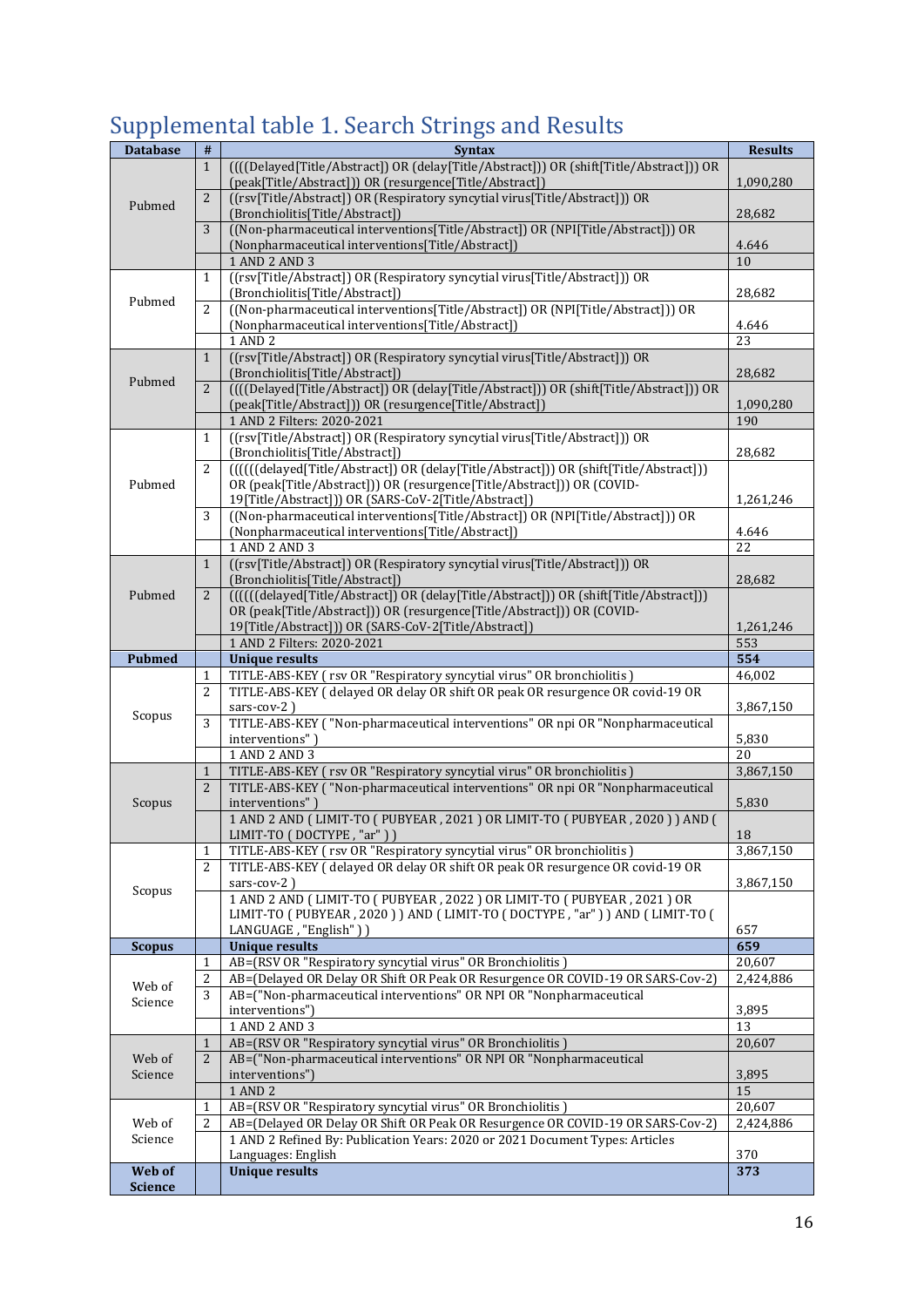# Supplemental figure 1. PRISMA Flow Diagram



Adopted from: Page MJ, McKenzie JE, Bossuyt PM, Boutron I, Hoffmann TC, Mulrow CD, et al. The PRISMA 2020 statement: an updated guideline for reporting systematic reviews. BMJ 2021;372:n71. doi: 10.1136/bmj.n71